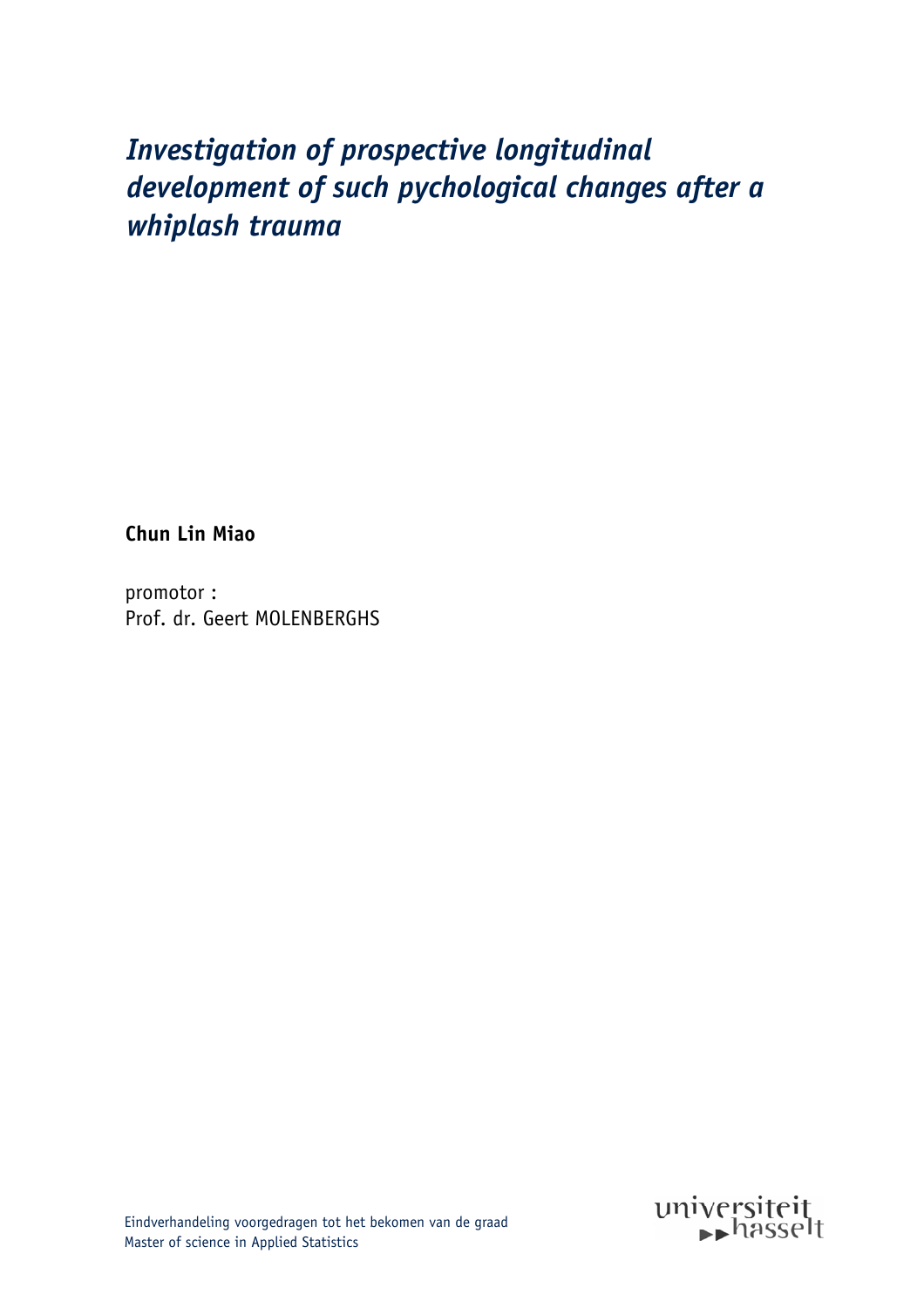# **Contents**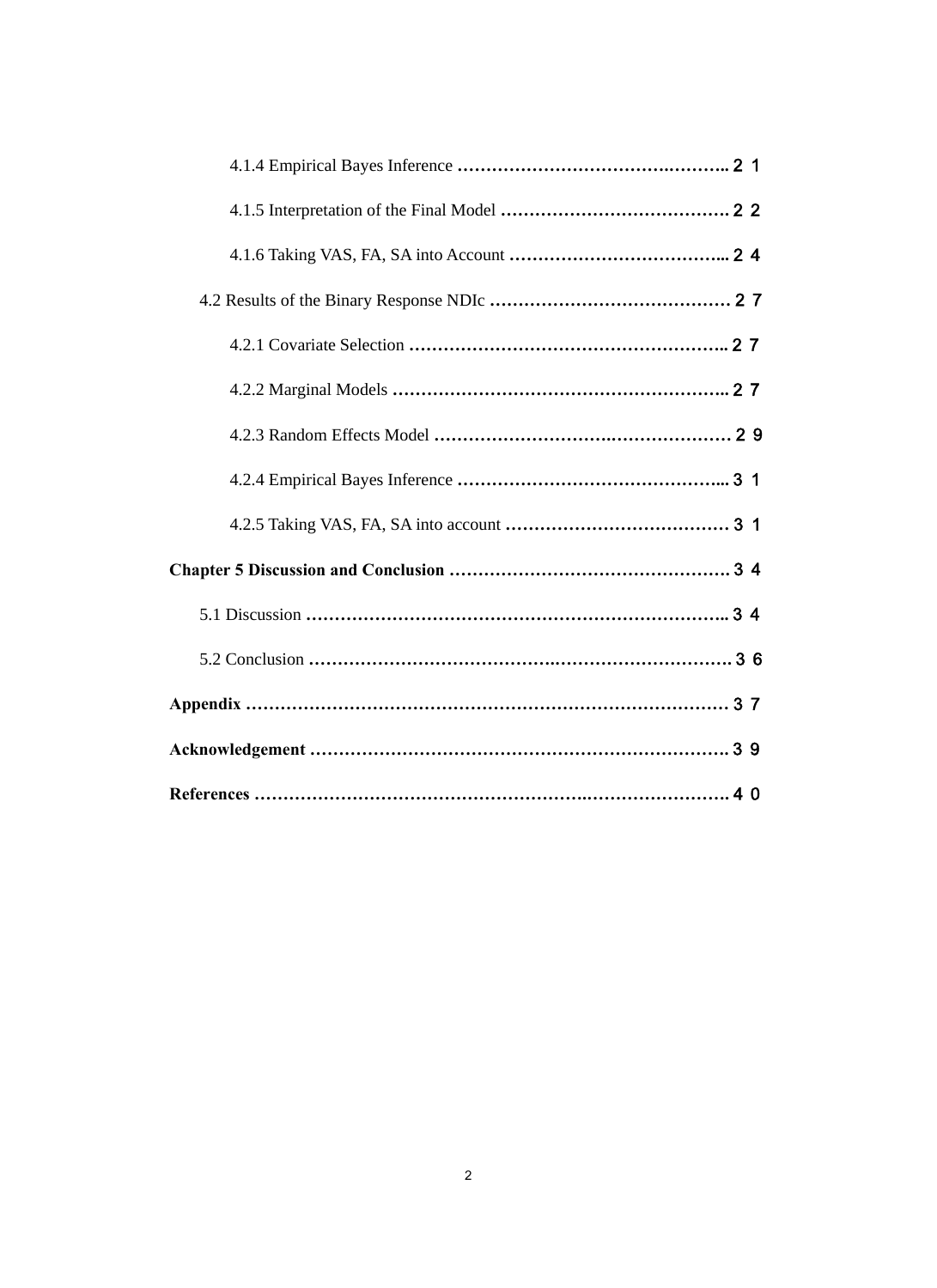# **Illustrations**

# **List of Figures**

| Figure 4.1: Histograms and scatter plots of the EB estimates for intercept, linear and  |
|-----------------------------------------------------------------------------------------|
|                                                                                         |
| Figure 4.2: Average evolution, variance structure for predicted and observed            |
|                                                                                         |
| Figure 4.3: Histogram of the EB estimates for intercept, linear time effect and scatter |
|                                                                                         |
| Figure 4.4: Average evolution, variance structure for predicted and observed            |
|                                                                                         |
| Figure 4.5: Histogram of the EB estimates of random intercepts31                        |
| Figure 4.6: Histogram of the EB estimates of random intercepts33                        |
|                                                                                         |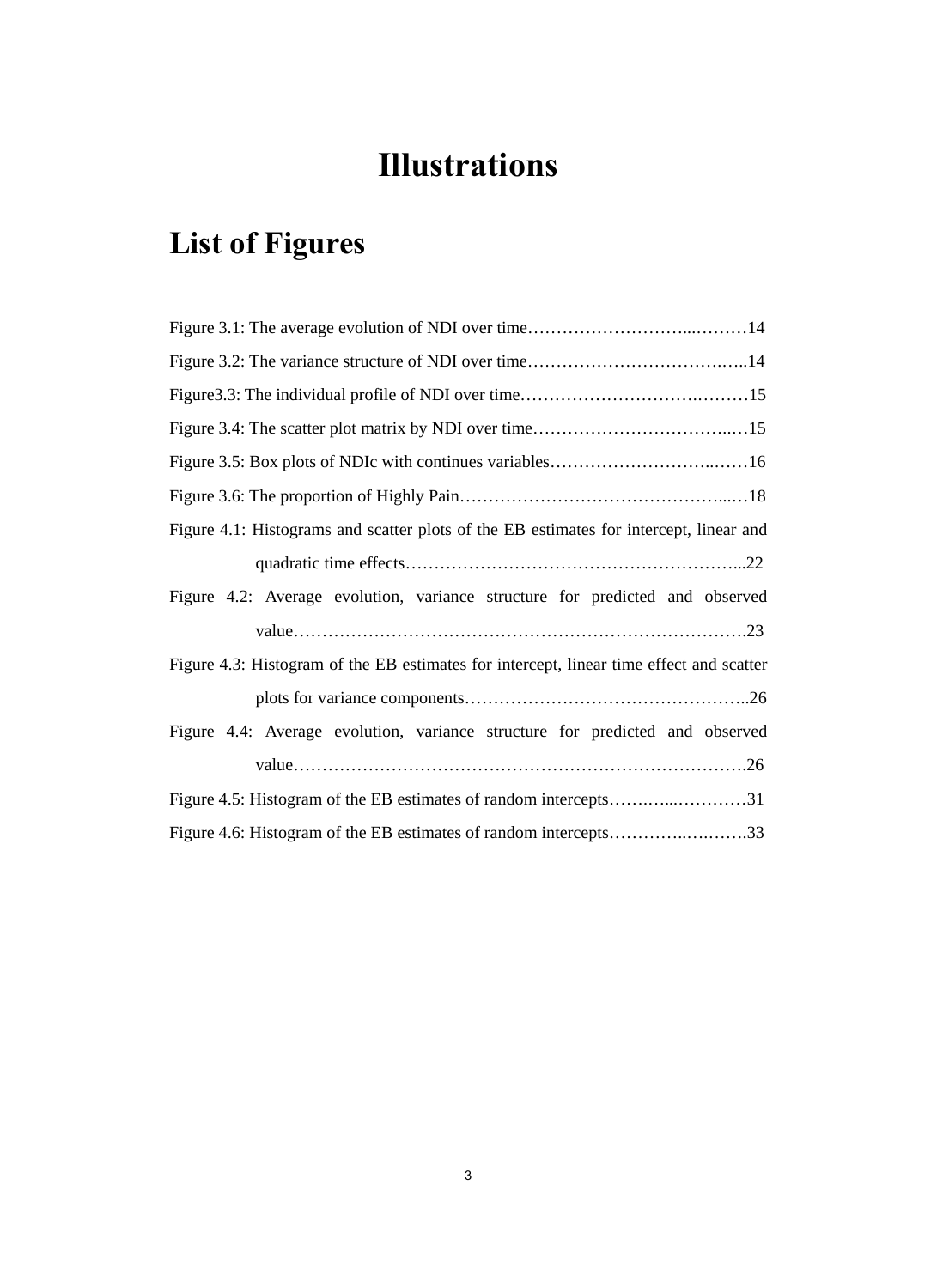# **List of Tables**

| Table 3.2: The spearman correlation coefficients by NDI over time15                |
|------------------------------------------------------------------------------------|
| Table 3.3: The descriptive of NDIc by categorized variables over time17            |
|                                                                                    |
|                                                                                    |
|                                                                                    |
|                                                                                    |
| Table 4.4: -2log REML value for various serial structures added to the model21     |
| Table 4.5: The estimates with the standard errors for all parameters of the final  |
|                                                                                    |
|                                                                                    |
| Table 4.7: -2log REML value for various serial structures added to the mode25      |
|                                                                                    |
| Table 4.9: Results of deleted covariates step by step via appropriate F-tests used |
|                                                                                    |
|                                                                                    |
| Table 4.11: Parameter estimates and standard error for GLMM30                      |
| Table 4.12: Results of GEE under working correlation assumptions32                 |
| Table 4.13: Parameter estimates and standard error for GLMM33                      |
| Table 5.1: Psychological and basic information reflected the NDI in different      |
|                                                                                    |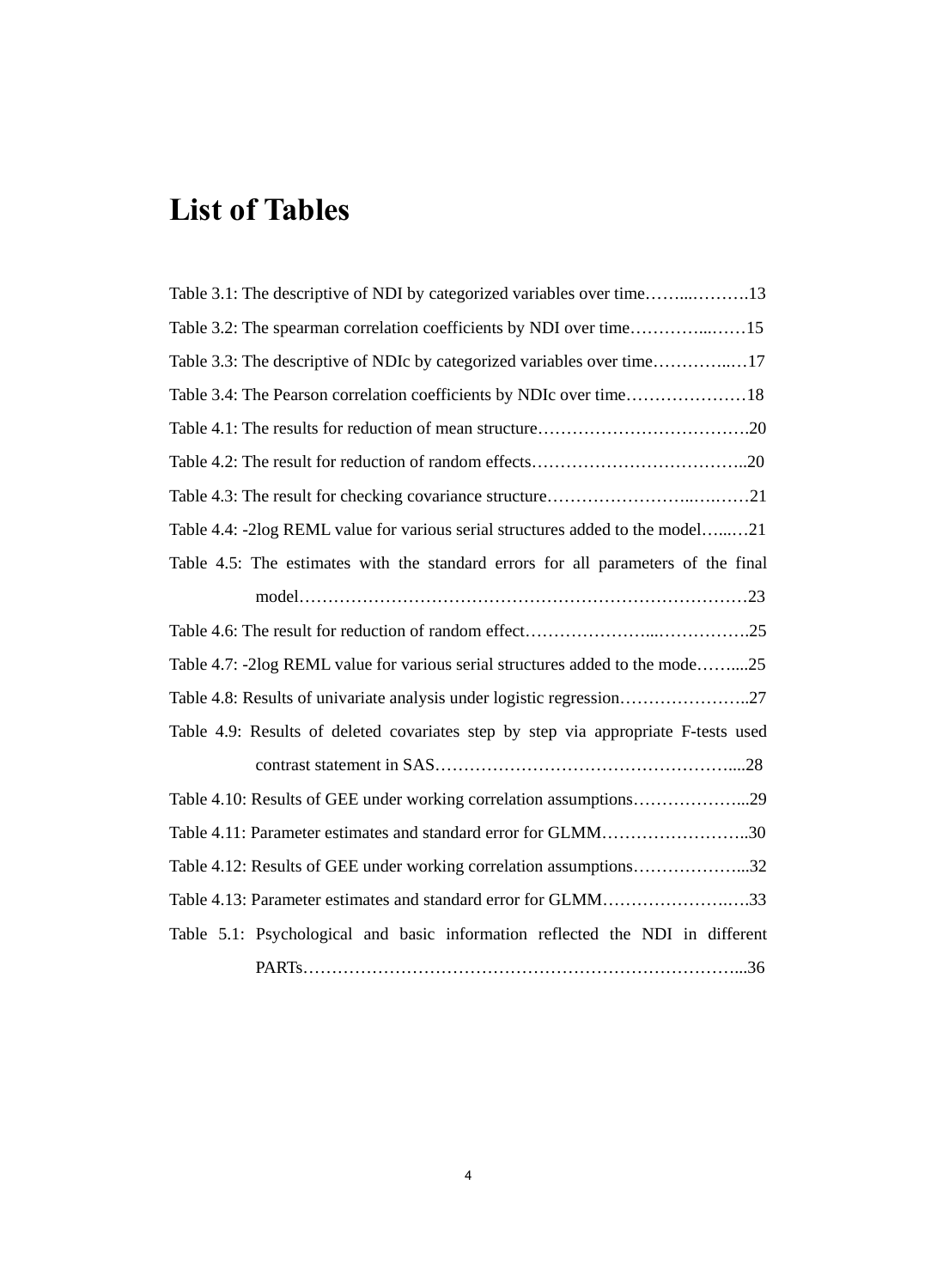## **Abstract**

**Background:** Not only physical functions, but also psychological factors are more relevant to the whiplash. One way to reflect whiplash is recorded by Neck Disability Index (NDI). **Objectives:** The principal research is to investigate the association between NDI scores and the various psychological factors, social activities and working status after an injury. Also gender and age are taken into account. Furthermore, the analysis is carried out after categorizing NDI (NDIc) into two levels by mean. **Material:** The dataset includes 20 patients and all the information is recorded at week 1, week 6 and week 12 after an accident. **Methods:** Linear mixed model is fitted for the response of NDI**.** Marginal models (Generalized Estimating Equations (GEE) and Alternating Logistic Regression (ALR)) and random effect model are fitted for the response NDIc. **Results:** For the continue response of NDI, it obtains a model with a significant of Tampa Scale of Kinesiophobia (TSK), State-Trait Anxiety Inventory-Situational (STAI-S), State-Trait Anxiety Inventory -Trait (STAI-T), and the significant different evolutions for both male and female group over time. When the model takes Visual Analog Scale (VAS), physical activities (FA) and social activities (SA) into account, there are not only the significant effects by psychological factors, but also VAS, FA and SA. For the binary response of NDIc, there is only a significant effect of TSK. Following, taken FA, SA, VAS into account, there are only a significant effect of VAS and no effects of psychological factors. **Discussion and Conclusion:** Based on all the models, it implies that psychological factors act the important roles for reflecting the NDI scores. However, when the response is categorized into two levels by mean, the results cannot correctly reflect the NDI.

### *Keywords: Whiplash, Linear mixed model, Marginal model, Random effect model, Neck Disability Index (NDI)*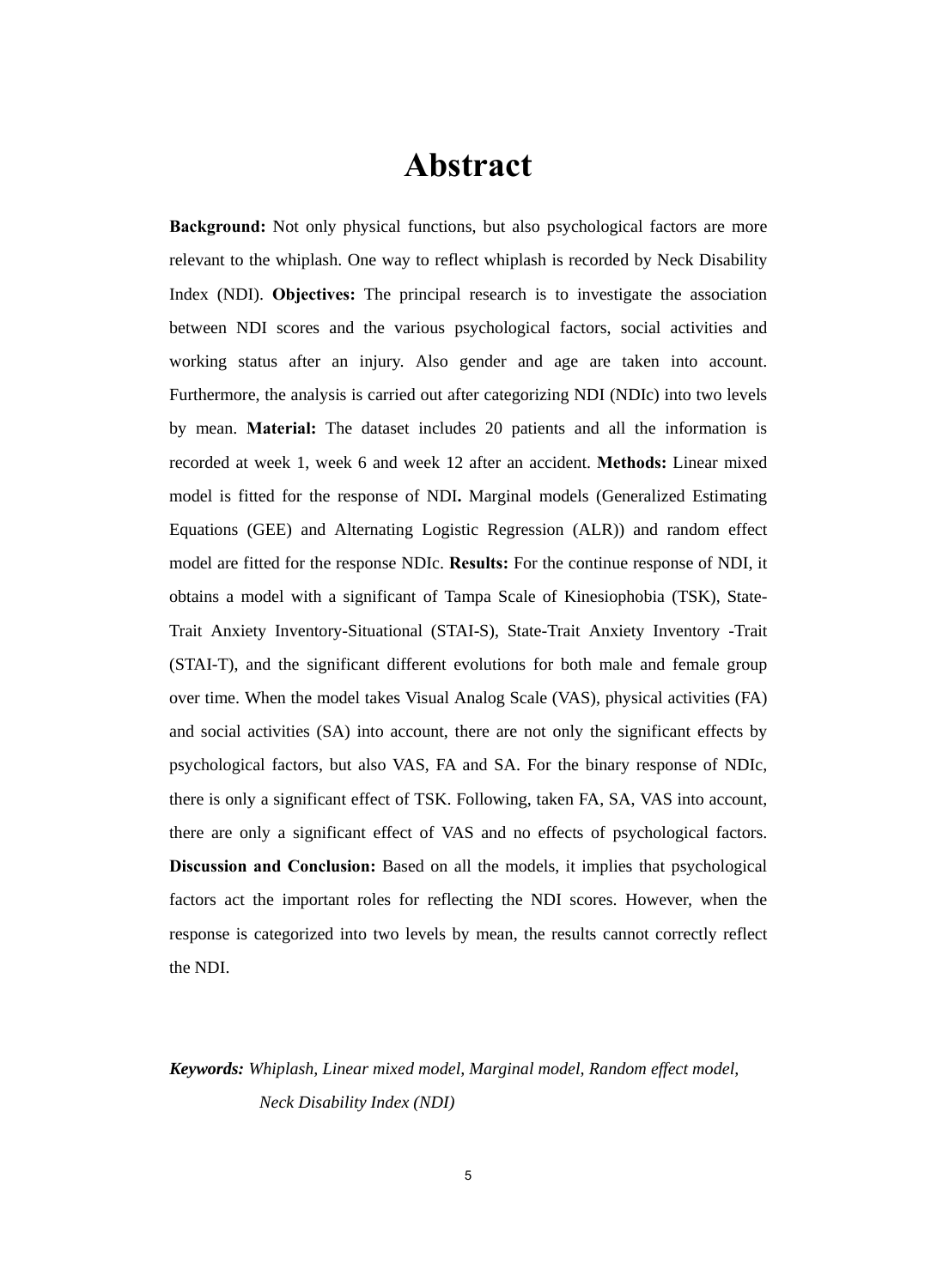## **Chapter 1 Introduction**

Whiplash is a nonmedical term used to describe neck pain following an injury to the soft tissues of neck (specifically ligaments, tendons, and muscles). It occurs when a person is rear-ended in an automobile. This causes movement of the structures within the neck changing the normal curve of the upper back and neck. The sudden backward movement (extension) and forward movement (flexion) can cause the joints of the neck to be injured and can also cause the muscles and ligaments of the neck and upper back to be over-stretched. The neck is particularly vulnerable to this type of injury because of its ability to move in many directions.



The symptoms of whiplash may include neck pain, tenderness and stiffness, headache, dizziness, nausea, shoulder and/or arm pain, paresthesias (numbness/tingling), blurred vision, and in rare cases difficulty swallowing. Symptoms may appear as quickly as two hours following an injury. One way to reflect these symptoms is to be recorded by Neck Disability Index (NDI), which measures self-rated disability due to neck pain. Sterling M. and Jull G. demonstrated that both physical and psychological factors play a role in recovery or non-recovery from whiplash injury. *(Sterling M., Jull G., Physical and psychological factors predict outcome following whiplash injury, 2005, Page 114(1-2), 141-8)* It means that the NDI value was not only influenced by the physical functions, but also the psychological factors (e.g. Tampa Scale of Kinesiophobia (TSK) score, State-Trait Anxiety Inventory (STAI)) and the daily life experiences (e.g. physical and social activities, working status) after an injury.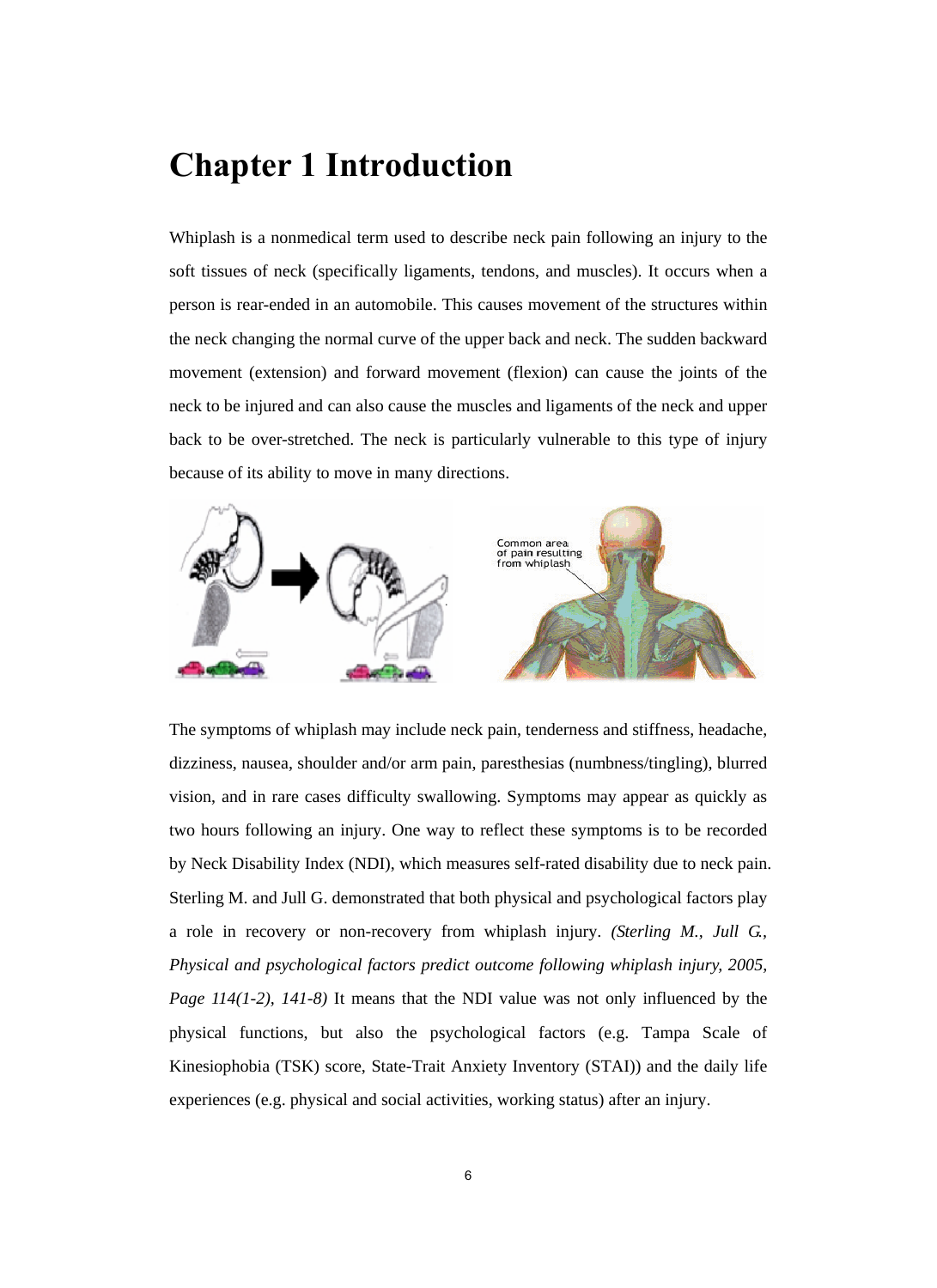In this paper, the principal research is to investigate the association between NDI and the various psychological factors, also social activities and working status after an injury. Gender and age are taken into account as well. Furthermore, the analysis is also carried out after categorizing NDI (NDIc) into two levels by mean.

In Section 2, it presents the basic material and methodologies (by the continues response of NDI and the binary response of NDIc) for dataset. Secondly, some descriptive statistics and explorations are presented in Section 3. Fitting linear mixed model by the continues response of NDI is discussed in Section 4.1. In addition, fitting marginal models (Section 4.2.2) and Generalized Linear Mixed Model (GLMM) (Section 4.2.3) the binary response of NDIc are given in Section 4.2. Finally, discussion and conclusion such as comparison of models by the different responses are represented in Section 5.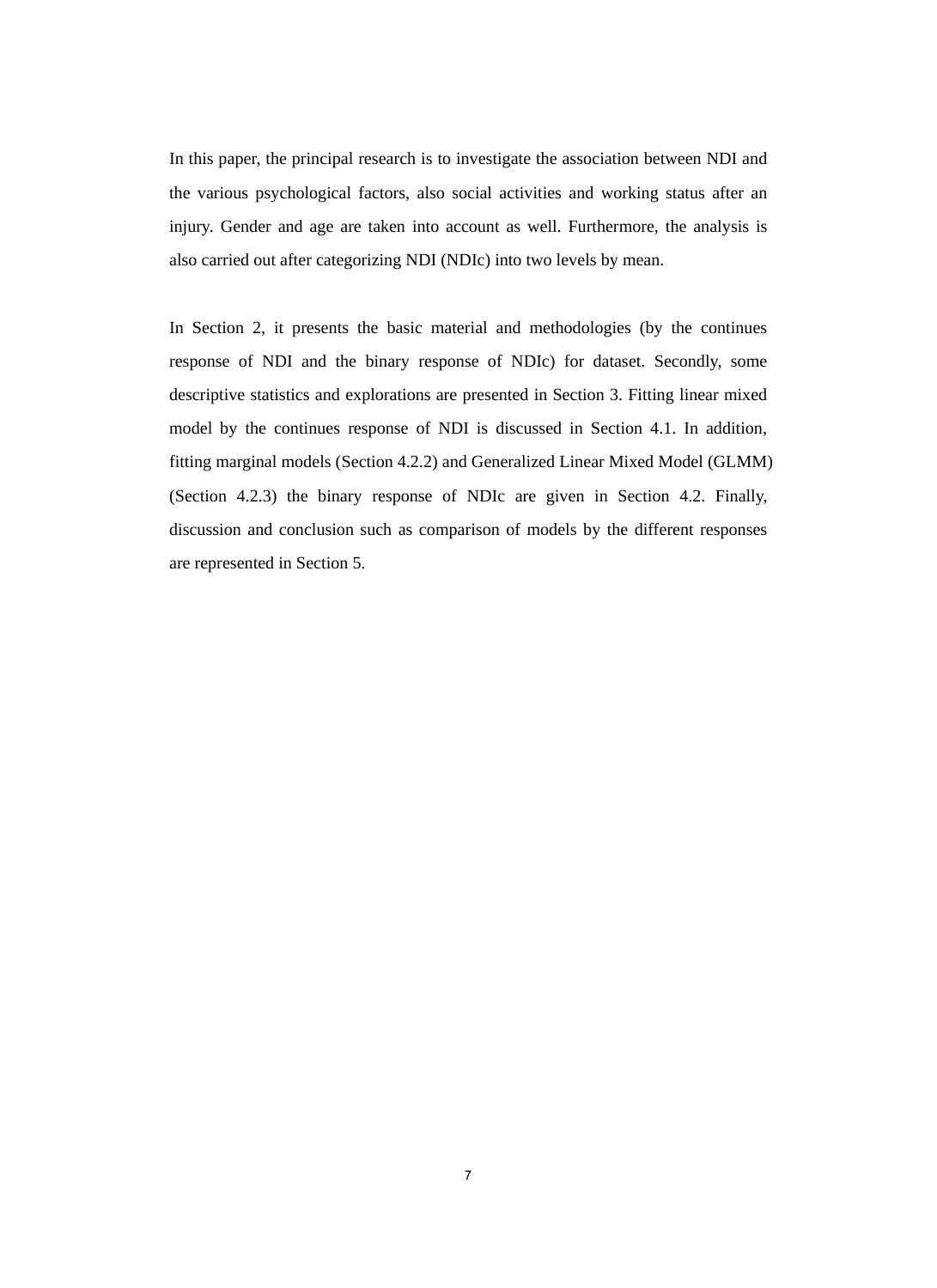## **Chapter 2 Materials and Methods**

## **2.1 Data Description**

The dataset included 20 patients, which suffered from accidents. The continues variables were Neck Disability Index (NDI) score, Tampa Scale of Kinesiophobia (TSK) score, State-Trait Anxiety Inventory (STAI) score and Visual Analog Scale (VAS) score. The NDI score was a standard instrument for measuring self-rated disability due to neck pain. The questionnaire of NDI included 10 items, which was scored from 0 - 10. The maximum score was therefore 100. A higher score of NDI meant higher pain. The TSK score was a 17-item checklist that was developed as a measure of fear of movement/(re)injury. The total score of TSK ranged between 17 and 68. A high value on the TSK indicated a high degree of kinesiophobia. The STAI score was a self-report assessment device with the range 0-80 which included separate measures of state and trait anxiety. Higher scores on their respective scales meant more trait or state anxiety. In addition, the STAI score was defined by situation anxiety (STAI-S) and disposition anxiety (STAI-T). The Visual Analog Scale (VAS) score with range 0-100 was designed to present to the respondent a rating scale with minimum constraints. The categorical variables were the status of physical activity (FA) and social activity (SA). Both of them were defined to 4 levels. These are ordinal degrees of physical functioning, as attributed by the physiotherapist (expert opinion). Also age and gender were taken into account. Each of the interest variables was measured at week1, week 6 and week 12 after an accident. In this dataset, all the measurements had been taken from all the patients, i.e. there was no missing data problem.

## **2.2 Methodology for the Continues Response**

In the analysis of the continues response of NDI, the correlation that existed within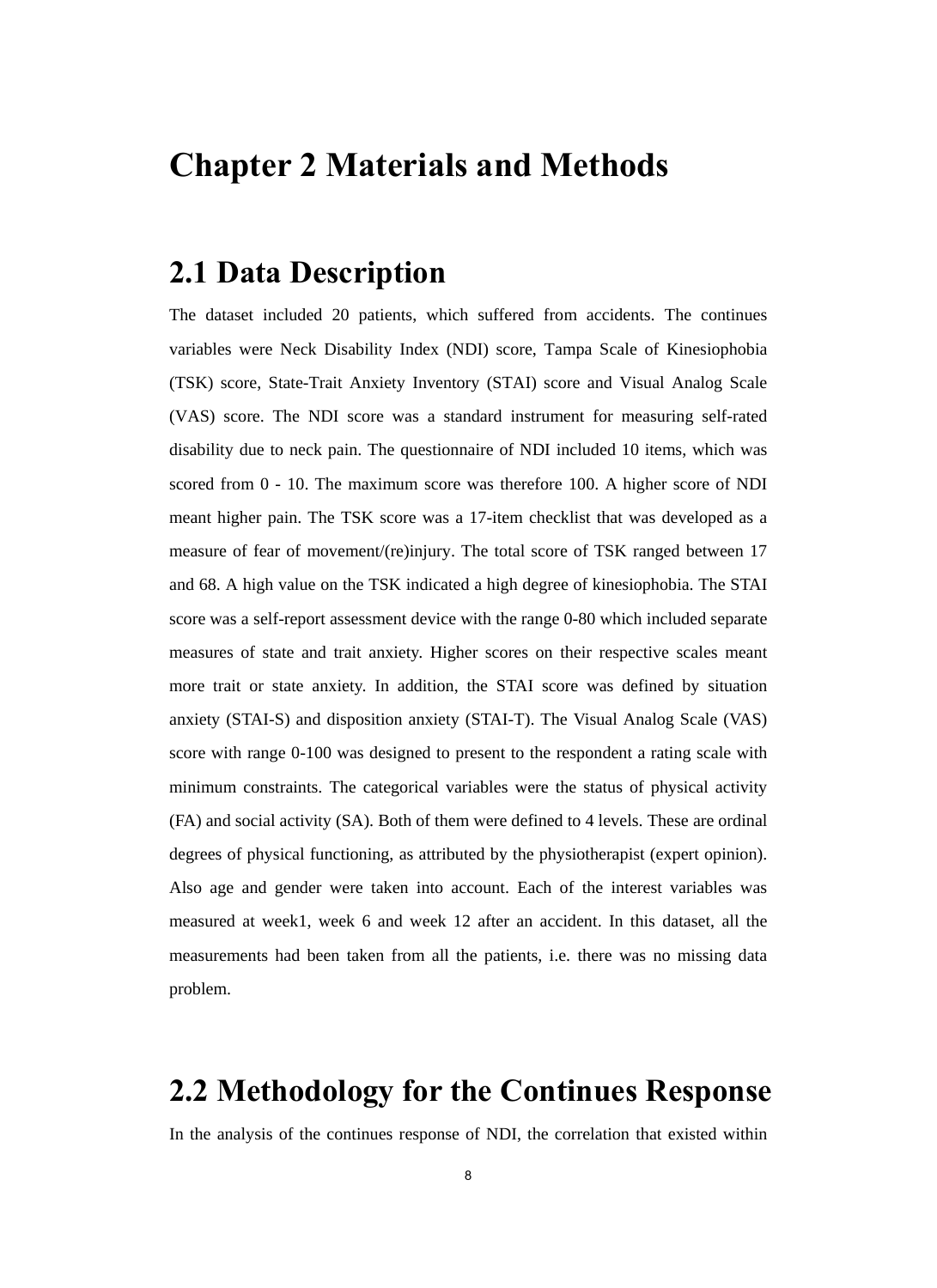subject must be taken into account. The classical techniques, which basically assumed independent measurements, might give wrong results under longitudinal set up. In this paper, linear mixed model would be fitted by *mixed* procedure in SAS software. This fitting process included fixed effects, random effects and serial correlation.

### **2.2.1 Fixed Effects**

In the fixed effects part, the first objective was to reduce saturated model to a more parsimonious model. Reduction of mean structure was done via appropriate F-tests on various hypotheses of interest. For example, in Section 4.1.1, the saturated model could write as following:

$$
Y_{ij} = \beta_1 Age_i + \beta_2 TSK_i + \beta_3 STAIS_i + \beta_4 STAIT_i + \beta_5 Female_i + \beta_6 Male_i
$$
  
+ 
$$
(\beta_7 Age_i + \beta_8 TSK_i + \beta_9 STAIS_i + \beta_{10} STAIT_i + \beta_{11} Female_i + \beta_{12} Male_i)t_{ij}
$$
  
+ 
$$
(\beta_{13} Age_i + \beta_{14} TSK_i + \beta_{15} STAIS_i + \beta_{16} STAIT_i + \beta_{17} Female_i + \beta_{18} Male_i)t_{ij}^2
$$
  
+ 
$$
b_{1i} + b_{2i}t_{ij} + b_{3i}t_{ij}^2 + \varepsilon_{ij}
$$
................. (2.1)

*Y<sub>ij</sub>* was the *j*<sup>th</sup> measurement for the *i*<sup>th</sup> patient.  $\beta$ <sub>*i*</sub> was the vector of the fixed effects parameters.  $b_i$  was the vector of subject-specific effects and it followed the normal distribution  $N(0, D)$ .  $\varepsilon_{ij}$  was the vector of error components and followed normal distribution  $N(0, \Sigma_i)$ . Moreover,  $b_{1i}, b_{2i}, b_{3i}$  and  $\varepsilon_1, \varepsilon_2 ... \varepsilon_i$  are independent. For example, the interest of null hypothesis could be wrote as:

$$
H_0: \begin{cases} \beta_1 = 0 & (no & AGE \ \beta_7 = 0 & (no & AGE \ b) \end{cases}
$$
time effect  
\n
$$
H_0: \begin{cases} \beta_1 = 0 & (no & AGE \ b) \end{cases}
$$
time effect  
\n
$$
\beta_{13} = 0 \quad (no & TSK \ b) \end{cases}
$$
quadratic time effect  
\n
$$
\beta_{14} = 0 \quad (no & TSK \ b) \end{cases}
$$
quadratic time effect  
\n
$$
\beta_{15} = 0 \quad (no & TAI - S \ b) \tquad quadratic \t{time effect} \t{effect}
$$

This hypothesis assumed no age effects, but also no age effects with linear and quadratic time, no quadratic time effects with STAI-S and TSK. The test of this hypothesis would be carried out via *contrast* statement in the SAS software.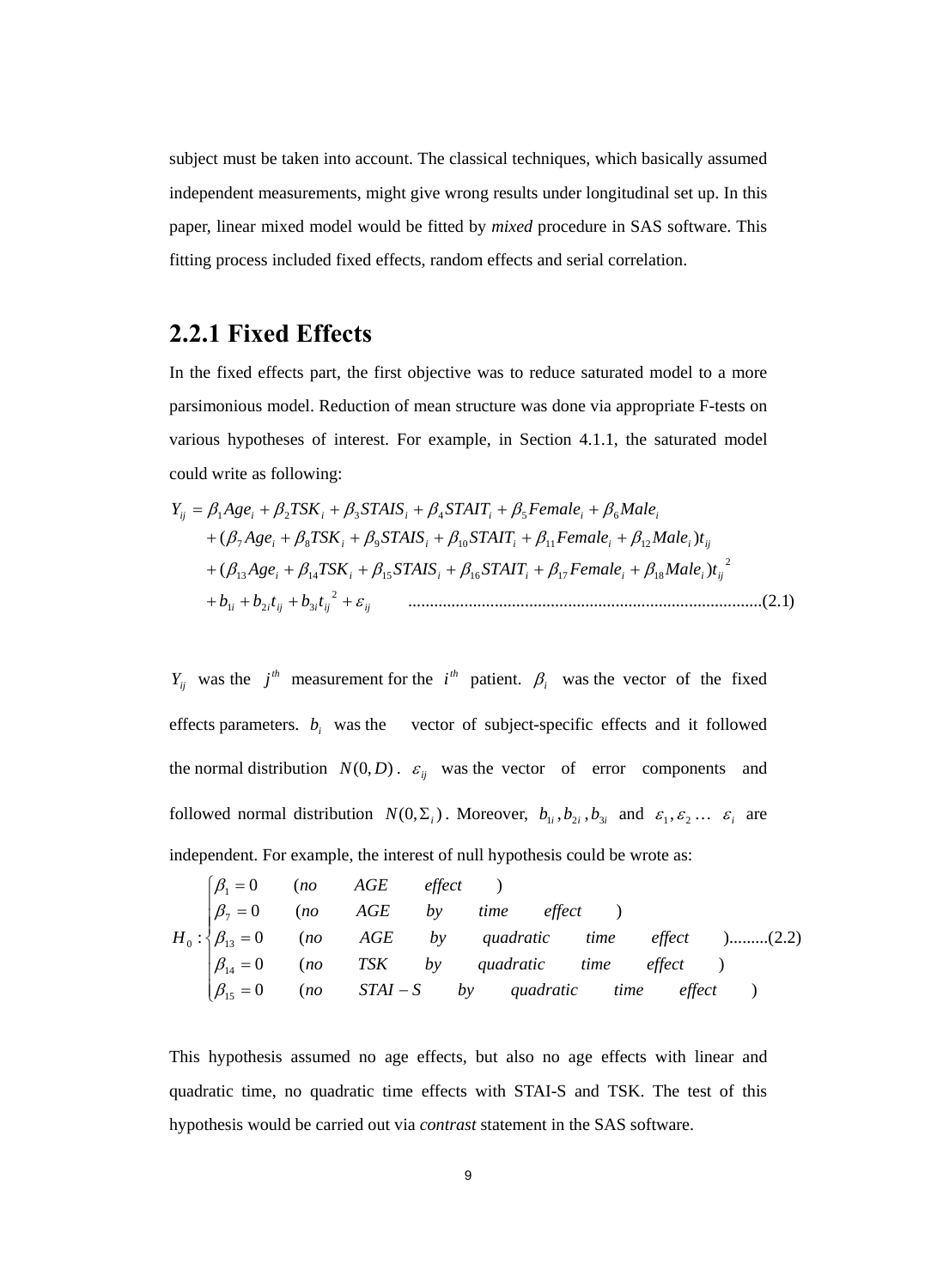#### **2.2.2 Random Effects**

In the model (2.1), there was assumption which model included all random intercepts, random linear time effects and random quadratic time effects. The process of assessing the importance of the random effects would be achieved via the likelihood ratio tests, using the chi-squared mixture distributions.

After fitting random effects components, according to the likelihood ratio test used the chi-square distribution, the covariance structure should be checked. Although many structures were available, in longitudinal data analysis, one usually specified 'Unstructured' which did not assume the random-effects covariance matrix to be of any specific form. *(Verbeke G., Molenberghs G., Linear Mixed Models for Longitudinal Data, 2000, Page 98)* In this analysis, the covariance structure was selected only between 'Simple' and 'Unstructured' structure. The SAS *mixed* procedure with the option *type=simple/un* in the *random* statement was used.

### **2.2.3 Serial Correlation**

The selection of an appropriate residual covariance structure was a nontrivial step in the model selection process, especially in the presence of random effects. *(Verbeke G., Molenberghs G., Linear Mixed Models for Longitudinal Data, 2000, Page 135)* Based on the model (2.1), it assumed that the residual component  $\varepsilon_{ij}$  could be decomposed as  $\varepsilon_{ij} = \varepsilon_{(1)ij} + \varepsilon_{(2)ij}$ , in which  $\varepsilon_{(1)ij}$  was a component of measurement error and  $\mathcal{E}_{(2)ii}$  was a component of serial correlation. The choice of serial correlations used in this case were the simple, the exponential and the Gaussian serial structure. The SAS *mixed* procedure with the option *type=simple/sp(exp)(time)/sp(gau)(time)* in the *repeated* statement was considered.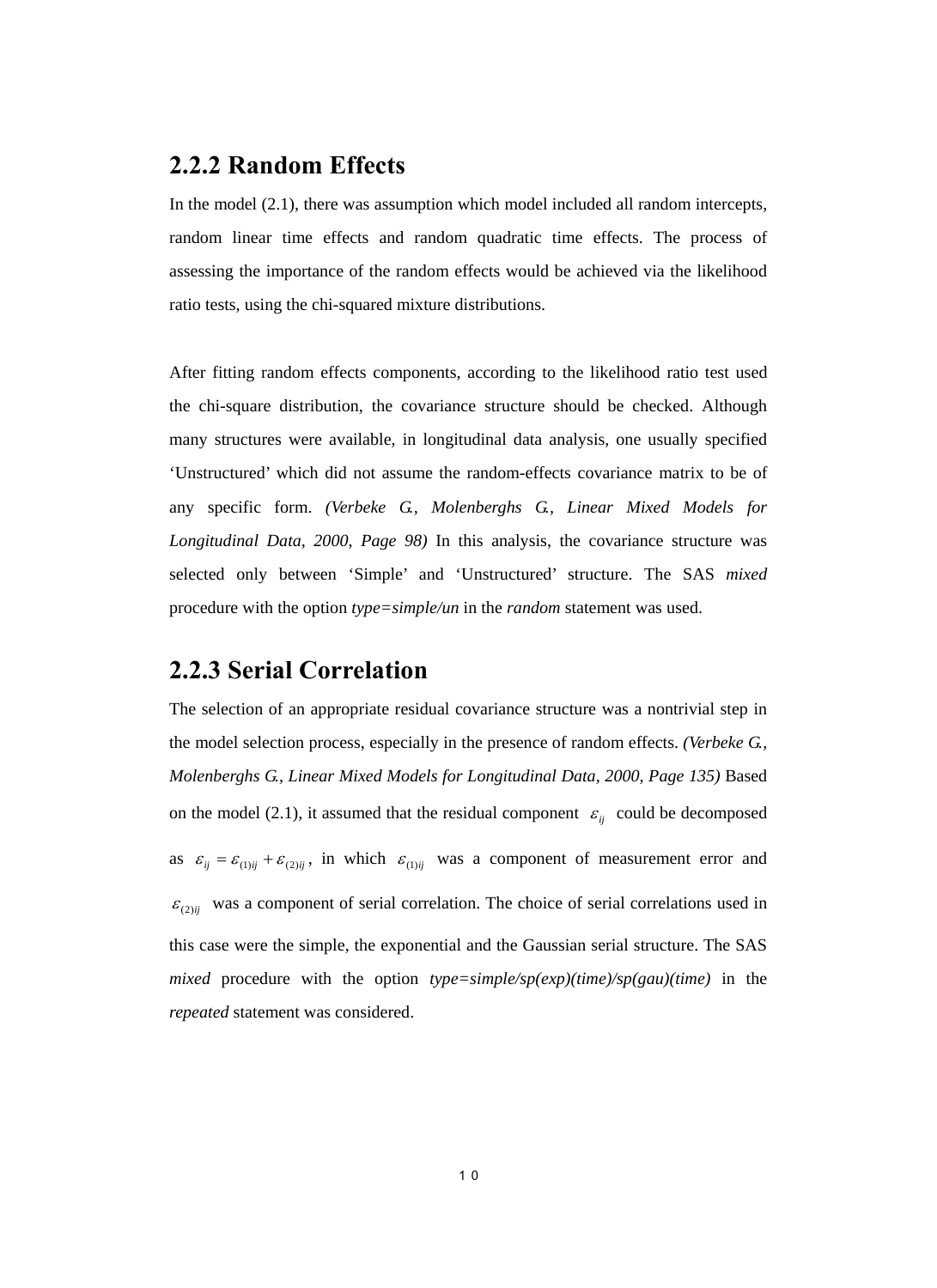## **2.3 Methodology for the Binary Response**

According to the requirement of the analysis, the NDI scores would be categorized into two levels by mean. Hence, Categorized Neck Disability Index (NDIc) as a binary response would be taken into account. The expectation of the measurements within patient in which were correlated, should be considered. Therefore, the classical methods such as logistics regression were invalid. Two models might be of the interest for this case: the marginal and the random effects models.

### **2.3.1Marginal Models**

In marginal models, the primary scientific objective was to analyze the population average evolution of the binary responses of NDIc given the covariates. In mid-1980's, a paper appearing in the statistical literature by Liang and Zeger (1986) proposed Generalized Estimating Equations (GEE), a non likelihood approach requiring only the correct specification of the univariate marginal distributions provided one is willing to adopt incorrect structure or so called working correlation matrix. The standard Generalized Estimating Equations (GEE), which proceeded modeling of the association through marginal correlations, and the Alternating Logistic Regression (ALR), which allowed modeling of the association through marginal odds ratios.

#### *Generalized Estimating Equations (GEE)*

Due to drawbacks of AR(1) working correlation assumption, which required time points at each measurements must be equidistant. The unstructured, independent and exchangeable correlation structure were used as working correlation assumptions. In the independent working assumption the working correlation here was the unit matrix. The unstructured working assumption supposed a complex correlation structure. The exchangeable working assumption supposed that any two individuals or observations within the same patient exhibited a constant correlation. The SAS *genmod* procedure with the option *type=exch/un/ind* in the *repeated* statement was used to fit GEE.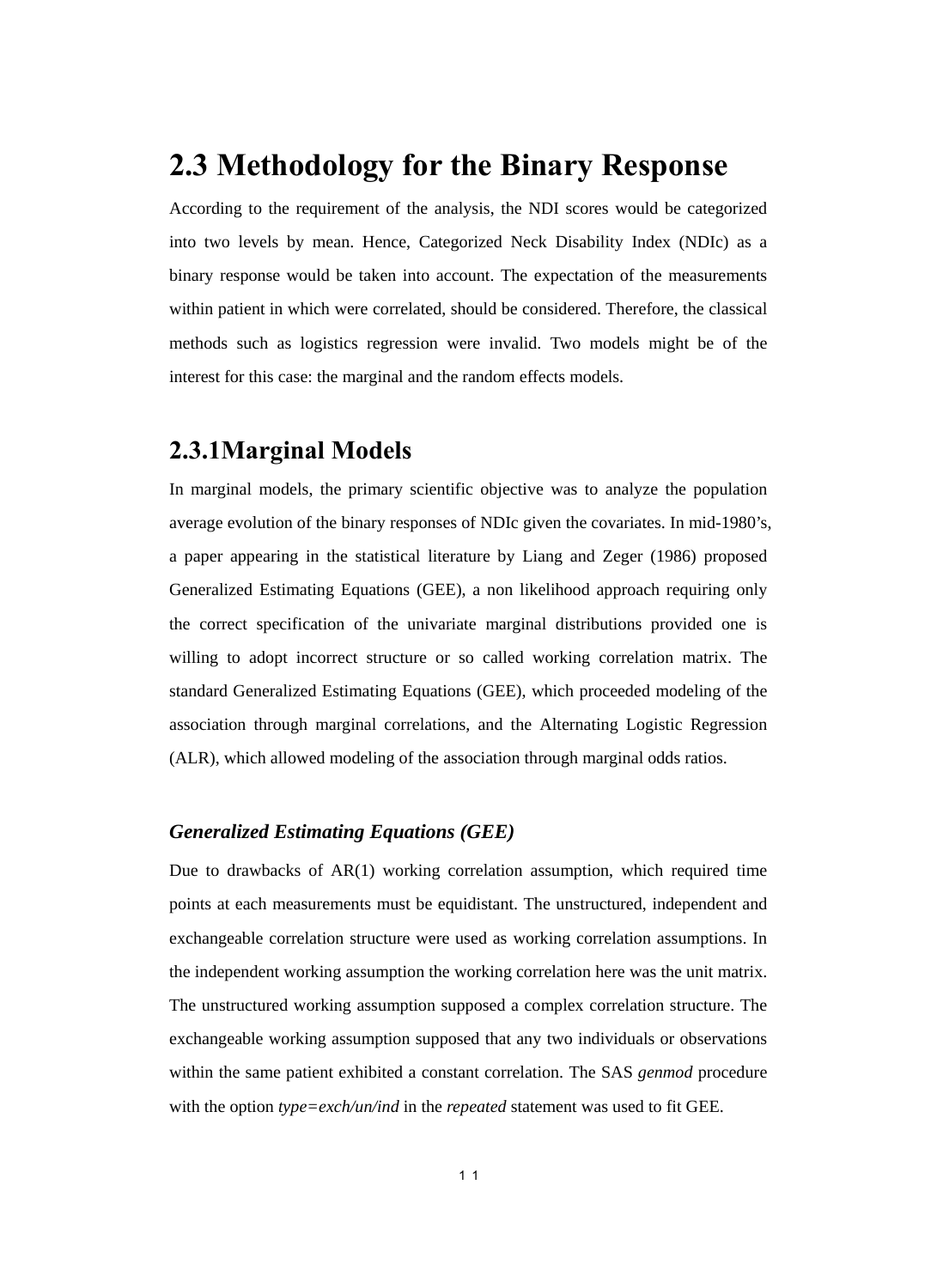#### *Alternating Logistic Regression (ALR)*

Unlike GEE, which merely took marginal correlation as working assumption, Alternating Logistic regression (ALR) used the odds ratio between repeated measurements as formal possibility instead of correlation. The unstructured working assumption supposed that any two measurements within the same patient exhibited different log odds ratio. The exchangeable working assumption supposed that any two individuals within the same cluster exhibited same log adds ratio. The SAS *genmod* procedure with the option *logor=fullclust/exch* in the *repeated* statement was used to fit ALR.

### **2.3.2 Random Effect Model**

#### *The Generalized Linear Mixed Model (GLMM)*

In contrast to marginal models, the Generalized Linear Mixed Model (GLMM) was a random-effects mode. The GLMM could be represented as follows:

log ( ( | ) ......................................................................(2.3) *<sup>i</sup> T ij T ij <sup>i</sup> ij it E Y b* = *x* β + *z b*

 $b_i$  was the random effects vector and it is assumed that  $b_i$  followed a normal distribution with mean 0 and variance *D*, with  $x_{ij}^T$  and  $z_{ij}^T$  *p*-dimensional and *q* -dimensional vectors of known covariates values.  $\beta$  was also a *p* -dimensional vector of unknown fixed regression coefficients. The interpretation of the parameter estimates differed from the marginal model and was conditional on the random effects *bi* . The SAS *nlmixed* procedure was used to fit GLMM.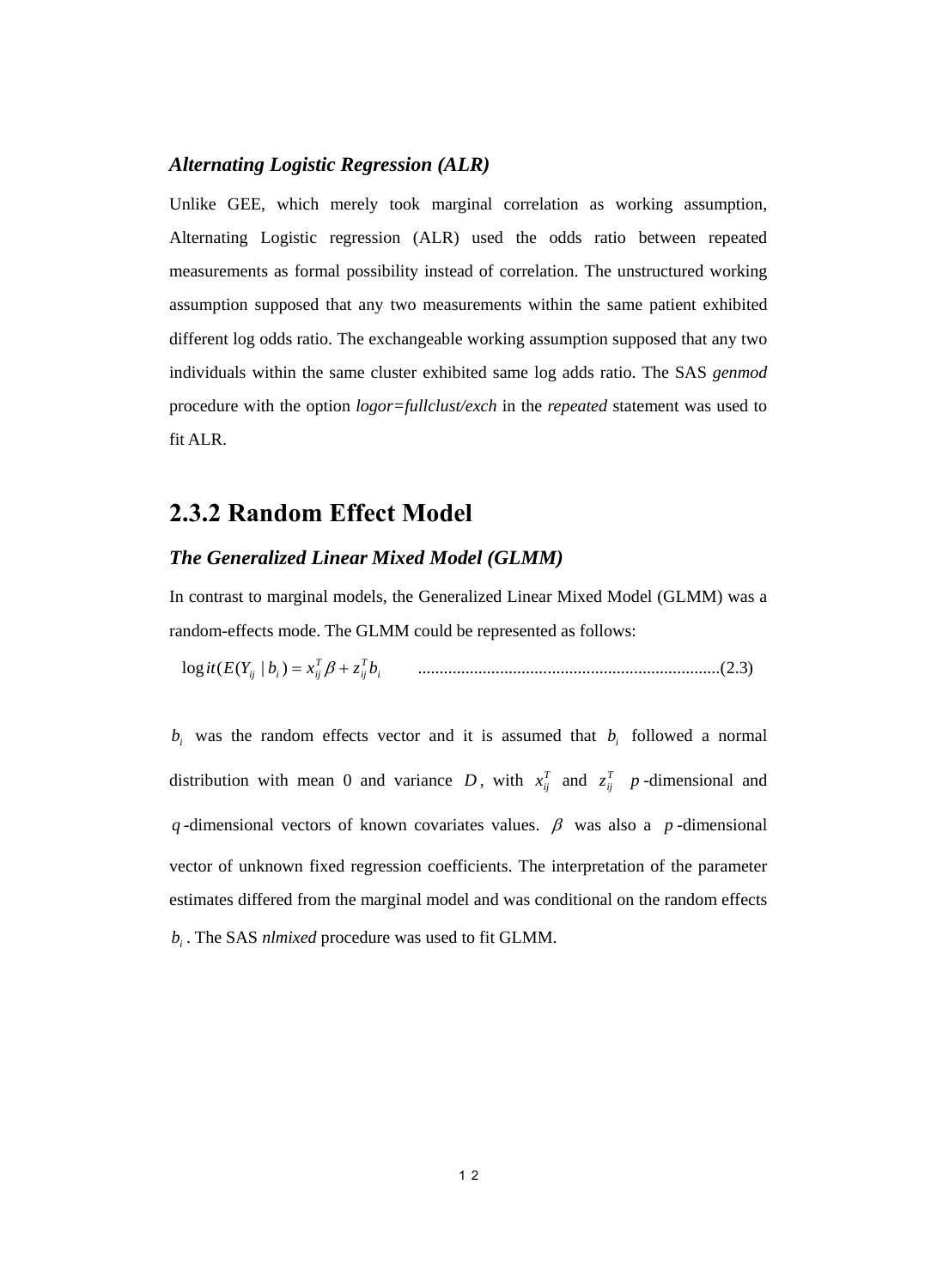## **Chapter 3 Exploratory Data Analysis**

# **3.1 Descriptive Statistics for the Continues NDI**

In this case, the response was the Neck Disability Index (NDI) value. Eight important covariates were categorized as ordinal variables e.g. FA and SA, binary variables e.g. gender and continue variables e.g. age, Tampa Scale of Kinesiopobia (TSK), State-Trait Anxiety Inventory-Situational (STAI-S), State-Trait Anxiety Inventory-Trait (STAI-T) and Visual Analog Scale (VAS).

From Table 3.1, the mean of the NDI score was decreased over time as well as the mean by sex. And the trends of the average evolution by FA, SA were not clear. It would be better when the sample size of dataset was extended.

|            | Week 1               | Week 6                       | Week 12           |  |  |  |
|------------|----------------------|------------------------------|-------------------|--|--|--|
|            | Mean (Sd)            | Mean (Sd)                    | Mean (Sd)         |  |  |  |
| <b>NDI</b> | 41.70                | (15.48)                      | 18.60             |  |  |  |
|            | (16.24)              | 22.30                        | (14.77)           |  |  |  |
|            |                      | By SEX                       |                   |  |  |  |
| $SEX=0$    | 38.50                | 18.25                        | 17.25             |  |  |  |
|            | (4.50)               | (11.34)                      | (13.39)           |  |  |  |
| $SEX=1$    | 43.83                | 43.83                        | 19.50             |  |  |  |
|            | (20.74)              | (20.74)                      | (16.14)           |  |  |  |
|            |                      | By FA                        |                   |  |  |  |
| $FA=1$     | 47.84                | 30.67                        | 42.00             |  |  |  |
|            | (15.61)              | (11.02)                      | $\left( .\right)$ |  |  |  |
| $FA=2$     | 30.00                | 37.00                        | 40.00             |  |  |  |
|            | (12.11)              | (4.24)                       | (15.10)           |  |  |  |
| $FA=3$     | 30.67                | (1.10)                       | 22.50             |  |  |  |
|            | (11.02)              | 16.80                        | (10.25)           |  |  |  |
| $FA=4$     | $\left( .\right)$    | 12.22                        | 10.00             |  |  |  |
|            | $\ddot{\phantom{0}}$ | (8.63)                       | (6.77)            |  |  |  |
|            |                      | By SA                        |                   |  |  |  |
| $SA=1$     | 58.00<br>(16.64)     | 50.00<br>(7.21)<br>$\bullet$ |                   |  |  |  |
| $SA=2$     | 42.40                | (4.24)                       | (15.01)           |  |  |  |
|            | (6.54)               | 37.00                        | 41.33             |  |  |  |
| $SA=3$     | 32.00                | 20.00                        | 31.00             |  |  |  |
|            | (8.82)               | (5.42)                       | (4.24)            |  |  |  |
| $SA=4$     | 18.00                | (7.87)                       | (9.42)            |  |  |  |
|            | $\left( .\right)$    | 12.91                        | 12.40             |  |  |  |

*Table3.1: The descriptive of NDI by categorized variables over time*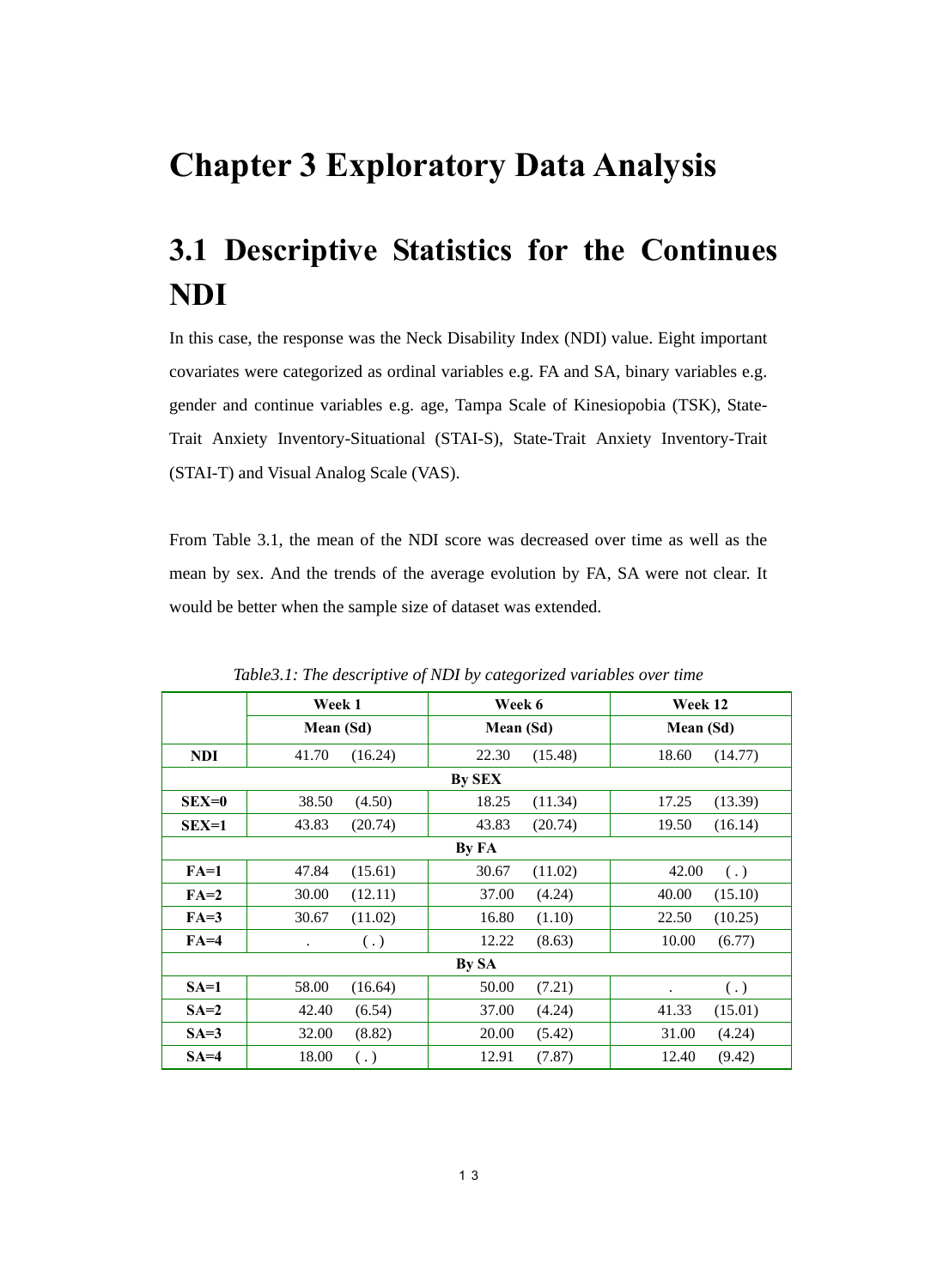#### *Exploring the Average Evolution*

The average evolution described how the profile for a number of relevant subset evolves over time. The result of this exploration would be useful in order to choose a fixed-effects structure for the linear mixed model. *(Verbeke G., Molenberghs G., Linear Mixed Models for Longitudinal Data, 2000, Page31)*

The average evolution plot was shown in Figure 3.1. These measurements were taken about 12 weeks, from week 1 on. It displayed that the mean of NDI decreased from week 1 to week 12 as same results as Table 3.1. Moreover, the decrease from week 1 to week 6 was faster than the decrease from week 6 to week 12. It implied that the status of patients was getting well from week 1 to week 12.



*Figure 3.1: The average evolution of NDI over time* 

#### *Exploring the Variance Structure*

From Figure 3.2, it showed a non-constant variance function. It decreased from week 1 to week 12. Therefore, a complex variance structure would be a plausible starting point.



*Figure 3.2: The variance structure of NDI over time*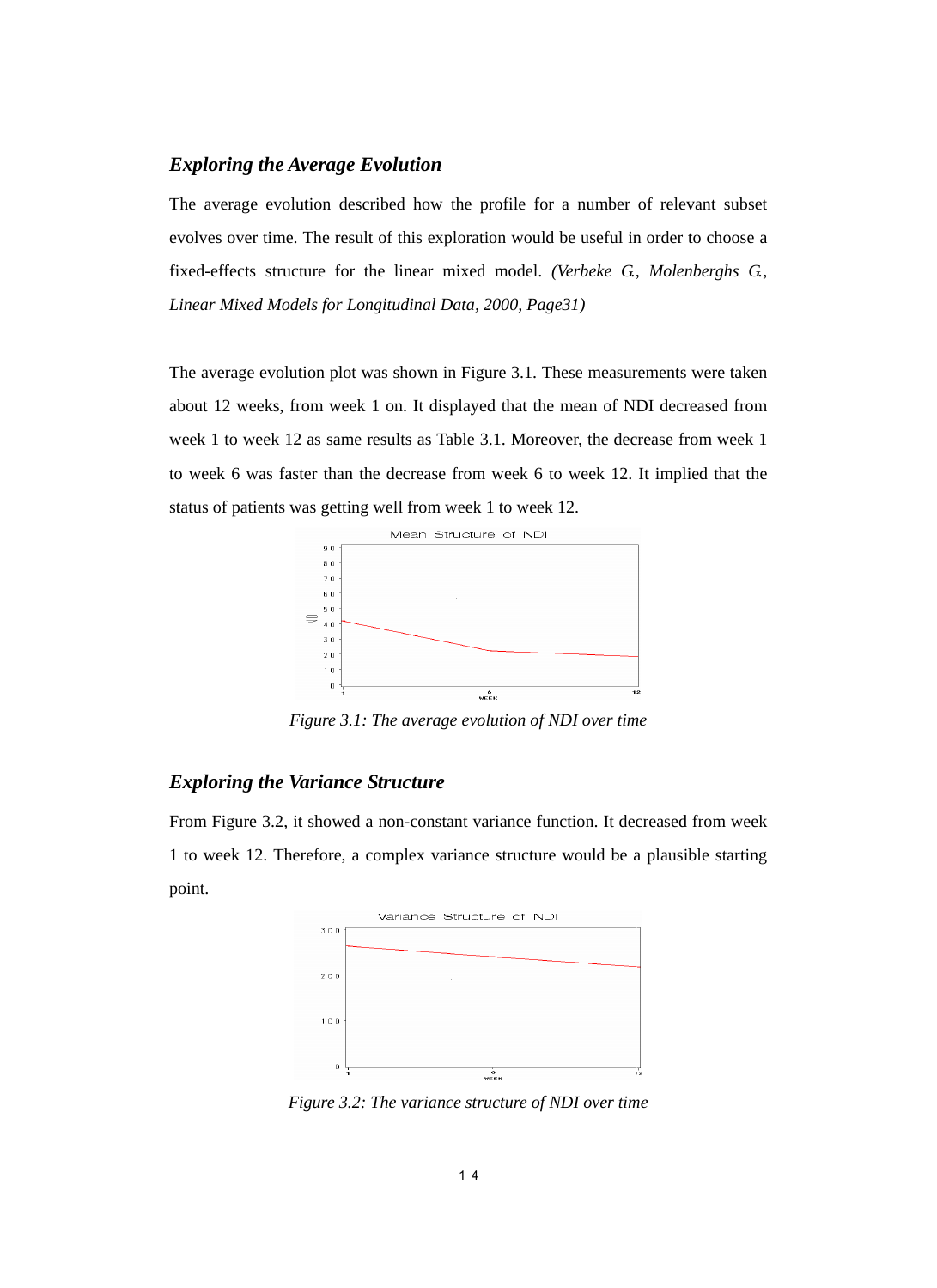#### *Exploring the Individual Profiles*

The individual profile was displayed in Figure 3.3. It showed different trends of patients from week 1 to week 12.



*Figure3.3: The individual profile of NDI over time* 

#### *Exploring the Correlation Coefficients*

The correlation structure depended on a pair of time points described how the measurements within patient were correlated. One way displayed correlation structure was used by spearmen's correlation coefficients (Table 3.2). And another way was used by scatter plot (Figure 3.4). Both of them displayed very high correlation between measurements of the NDI at week 6 and week 12.

| Table 5.2. The spearman correlation coefficients by NDI over time |               |               |                |  |  |  |  |
|-------------------------------------------------------------------|---------------|---------------|----------------|--|--|--|--|
|                                                                   | NDI at week 1 | NDI at week 6 | NDI at week 12 |  |  |  |  |
| NDI at week 1                                                     | 1.00000       | 0.60076       | 0.51135        |  |  |  |  |
| NDI at week 6                                                     | 0.60076       | 1.00000       | 0.90424        |  |  |  |  |
| NDI at week 12                                                    | 0.51135       | 0.90424       | 1.00000        |  |  |  |  |

*Table 3.2: The spearman correlation coefficients by NDI over time* 

| NDI at week 1 | $\sim$        |                |
|---------------|---------------|----------------|
|               | NDI at week 6 |                |
|               | ٠             | NDI at week 12 |

*Figure 3.4: The scatter plot matrix by NDI over time*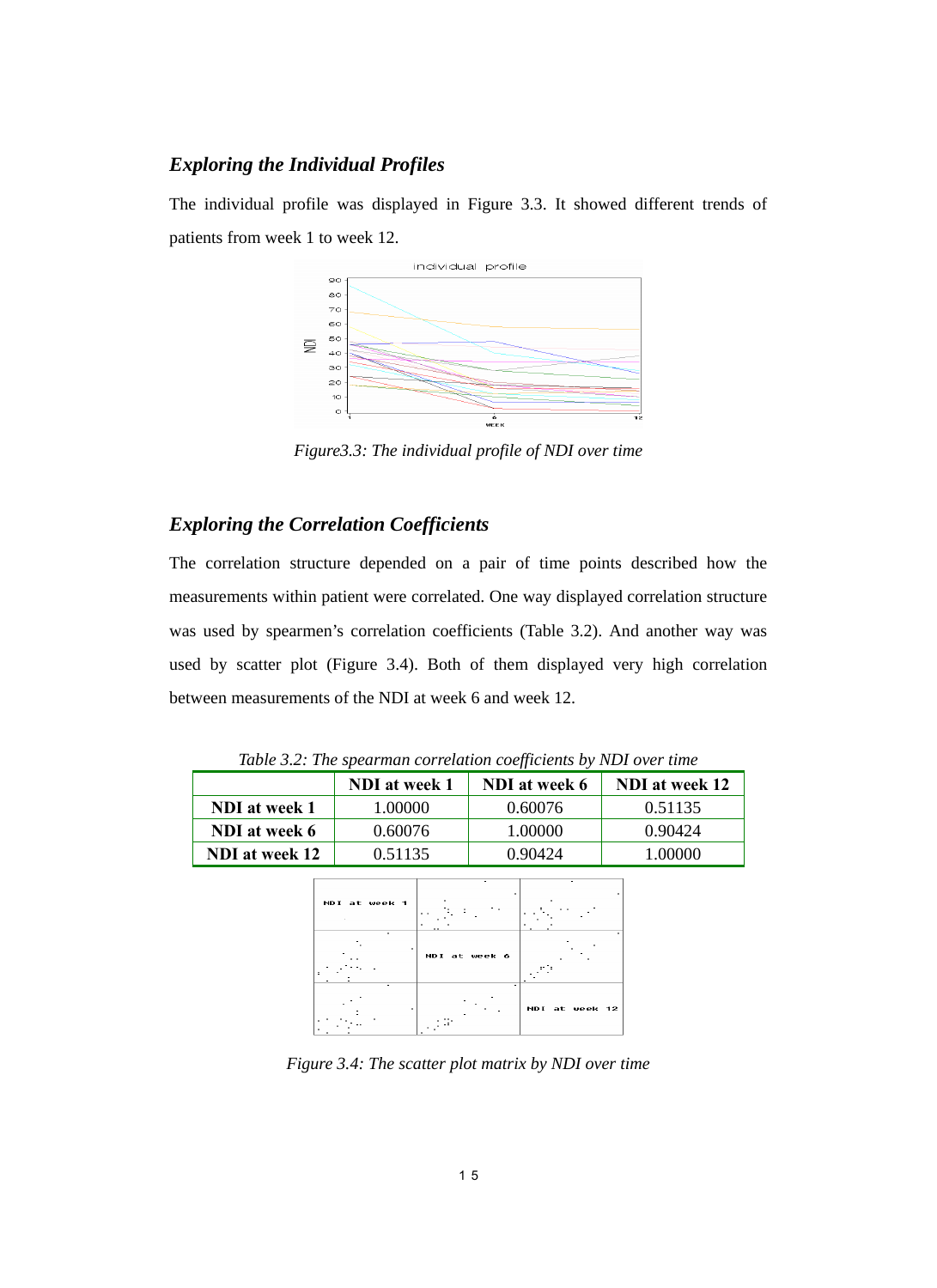# **3.2 Descriptive statistics for the Binary NDIc**

Howard Vernon developed the Neck Disability Index (NDI) in 1989. By the original report, it provided scoring intervals for interpretation, as follows:

$$
NDI
$$
\n
$$
\begin{cases}\n0 - 10 = \text{no disability} \\
10 - 30 = \text{mild} \\
30 - 50 = \text{moderate} \\
50 - 68 = \text{severe} \\
68 - 100 = \text{complete}\n\end{cases}
$$

It displayed the moderate was from 30 to 50 at the measurement of NDI. But in this special case, which only included NDI measurements of 20 patients from week 1 to week 12. Based on the requirements of the analysis, the secondary interest was categorized NDI into two level i.e. binary response. Therefore, according to the all measurements of patients, it would categorize NDI by mean (3.1). It meant that the NDI more than 27.533 would be indicated by '1', meant 'highly pain' and lower than 27.533 would be indicated by 0, meant 'less pain'.

response 
$$
NDIc = \begin{cases} 1 & NDI \le 27.533 \\ 0 & otherwise \end{cases}
$$
.................(3.1)



*Figure 3.5: Box plots of NDIc with continues variables*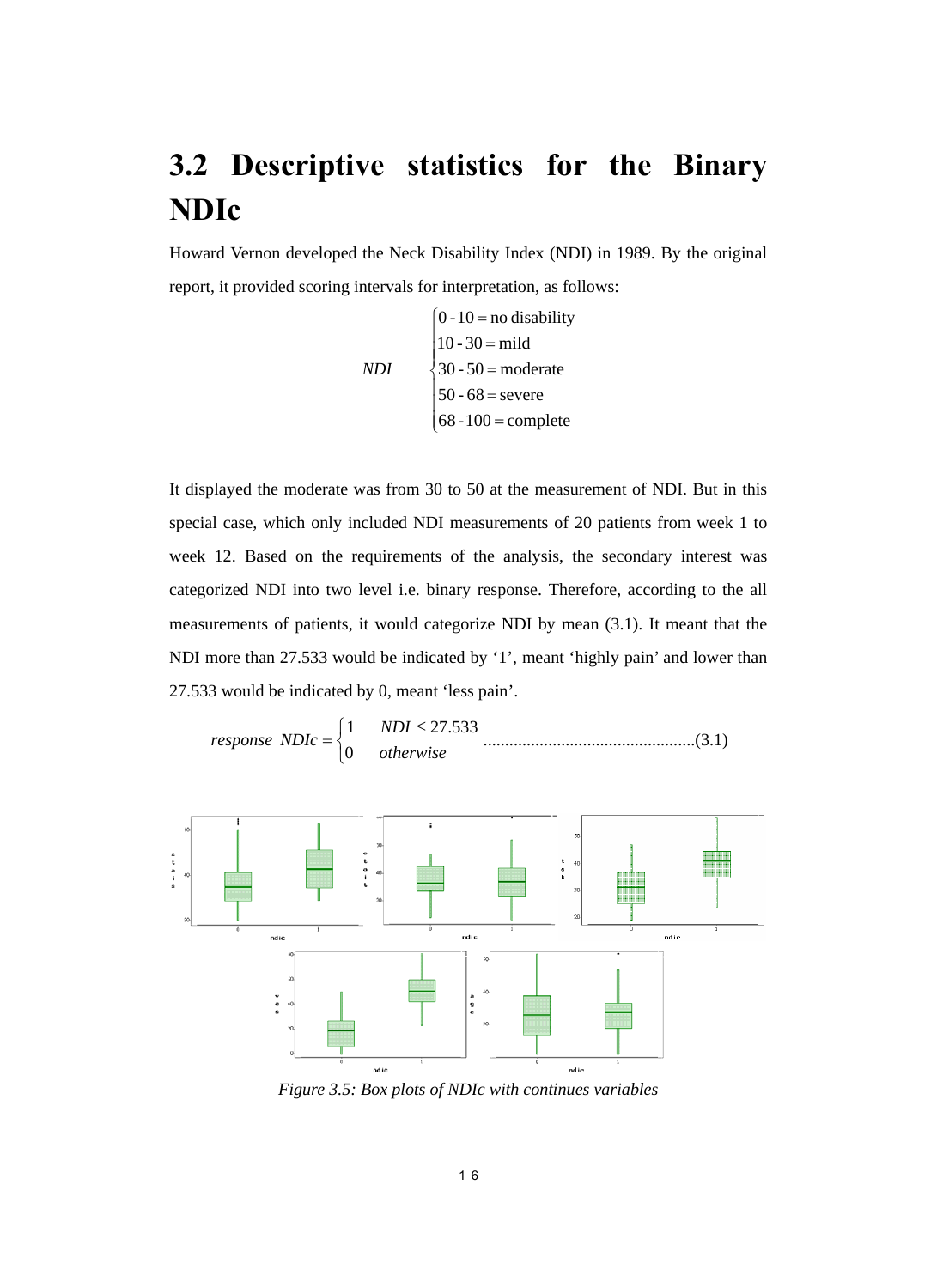The box plots of NDIc and continues covariates were shown in Figure 3.5. From these plots, STAIT and age plausibly looked like non-significant effects at the initial analysis. And covariates about STAIS, TSK, and VAS looked like probably significant effects.

#### *Exploring the Average Evolution of the Proportion of 'Highly Pain'*

The question of interest here was whether the percentage of 'highly pain' decreased over time as the result of the continues response before, and whether that evolution was different for gender as well as FA and SA. A summary of the number of patients in the analysis at each time point, and the number of patients with 'highly pain' ('1') was given in Table 3.3. A graphical representation was given in Figure 3.6.

| radio e.e. The acsorptive of 1.Dic by calegorizea randoles over lime |                  |                |                      |                |                |               |                  |                |                      |
|----------------------------------------------------------------------|------------------|----------------|----------------------|----------------|----------------|---------------|------------------|----------------|----------------------|
|                                                                      | Week 1           |                |                      | Week 6         |                |               | Week 12          |                |                      |
|                                                                      | $N$ of '1'       | N              | $\%$                 | $N$ of '1'     | N              | $\frac{6}{6}$ | $N$ of '1'       | N              | $\frac{0}{0}$        |
| <b>NDIc</b>                                                          | 16               | 20             | 80%                  | $\tau$         | 20             | 35%           | 5                | 20             | 25%                  |
|                                                                      |                  |                |                      | <b>By SEX</b>  |                |               |                  |                |                      |
| $SEX=1$                                                              | 8                | 12             | 66.67%               | $\overline{4}$ | 12             | 33.33%        | 3                | 12             | 25%                  |
| $SEX=0$                                                              | 8                | 8              | 100%                 | 3              | 8              | 37.50%        | $\mathfrak{2}$   | 8              | 25%                  |
|                                                                      |                  |                |                      | By FA          |                |               |                  |                |                      |
| $FA=1$                                                               | 12               | 13             | 92.31%               | $\overline{4}$ | $\overline{4}$ | 100%          | 1                | $\mathbf{1}$   | 100%                 |
| $FA=2$                                                               | 2                | $\overline{4}$ | 50%                  | 2              | 2              | 100%          | $\mathfrak{2}$   | 3              | 66.67%               |
| $FA=3$                                                               | $\overline{2}$   | 3              | 66.67%               | $\theta$       | 5              | 0%            | 2                | $\overline{4}$ | 50%                  |
| $FA=4$                                                               | $\boldsymbol{0}$ | $\mathbf{0}$   | $\ddot{\phantom{a}}$ | 1              | 9              | 11.11%        | $\boldsymbol{0}$ | 12             | 0%                   |
|                                                                      |                  |                |                      | By SA          |                |               |                  |                |                      |
| $SA=1$                                                               | 6                | 6              | 100%                 | 3              | 3              | 100%          | $\Omega$         | $\mathbf{0}$   | $\ddot{\phantom{0}}$ |
| $SA=2$                                                               | 5                | 5              | 100%                 | $\mathfrak{2}$ | $\overline{2}$ | 100%          | $\overline{2}$   | 3              | 66.67%               |
| $SA=3$                                                               | 5                | 8              | 62.50%               | 1              | $\overline{4}$ | 25%           | 2                | 2              | 100%                 |
| $SA=4$                                                               | $\overline{0}$   | $\mathbf{1}$   | 0%                   | 1              | 11             | 9.09%         | $\mathbf{1}$     | 15             | 6.67%                |

*Table 3.3: The descriptive of NDIc by categorized variables over time* 

From Table 3.3 and Figure 3.6, the results of the average proportion of 'highly pain' and the results by sex were very similar with the continues response of NDI before. The average proportion decreased from week 1 to week 12, and the decrease from week 1 to week 6 was faster than from week 6 to week 12. It primarily said when the NDI was categorized by mean the analysis might be feasible. But the average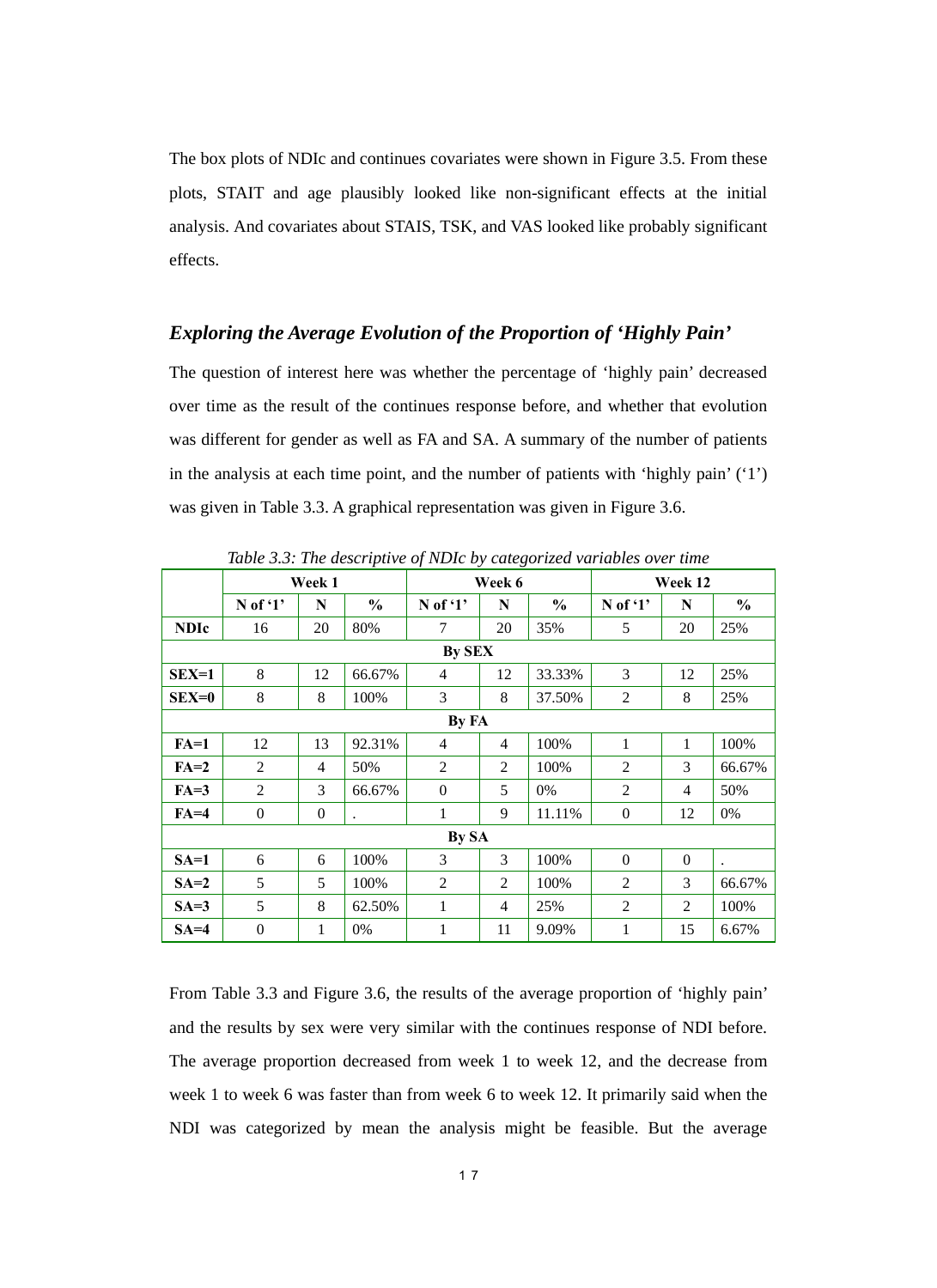proportions by FA and SA were not expected because of the limited dataset possibly.



*Figure 3.6: The proportion of 'Highly Pain'* 

#### *Exploring the Correlation Coefficients*

Based on a pair of time points and used Pearson's correlation coefficients, the correlation coefficients were shown in Table 3.4. It displayed high correlation of the measurement of the NDIc between week 6 and week 12.

|                           | <b>NDIc at week 1</b> | NDIc at week 6 | <b>NDIc at week 12</b> |
|---------------------------|-----------------------|----------------|------------------------|
| NDIc at week 1<br>1.00000 |                       | 0.36690        | 0.28868                |
| NDIc at week 6            | 0.36690               | 1.00000        | 0.78680                |
| <b>NDIc at week 12</b>    | 0.28868               | 0.78680        | L 00000                |

*Table 3.4: The Pearson correlation coefficients by NDIc over time*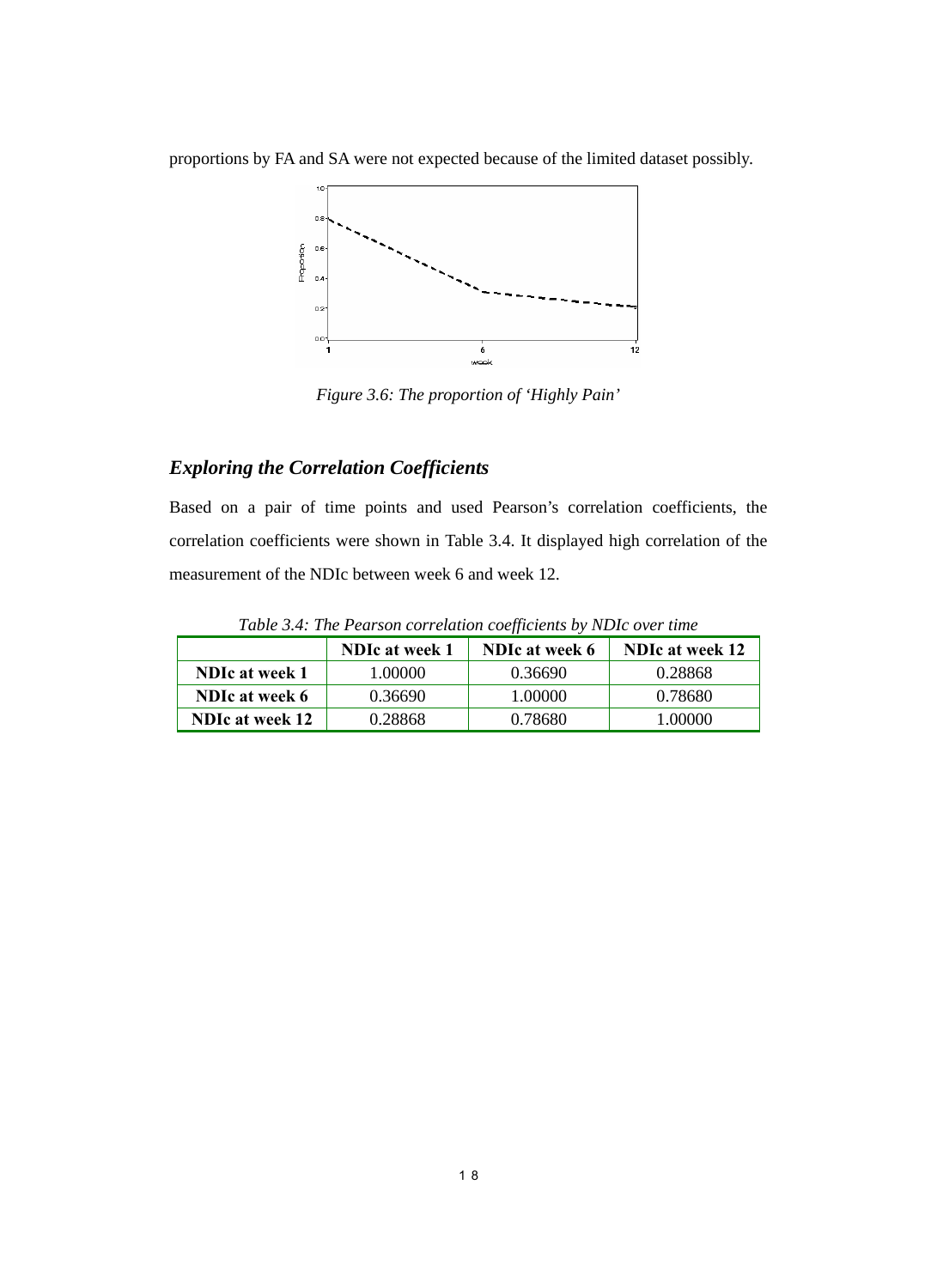## **Chapter 4 Results of Statistical Analysis**

### **4.1 Results for the Continues Response NDI**

### **4.1.1 Fixed Effects**

The primary interest of the analysis was to take five important covariates i.e. TSK, STAI-S, STAI-T, Gender and Age. There were several models assumed an unstructured type of variance structure and a simple correlation structure for the within-subject variability to be considered. First, saturated model included all the important covariates, linear time effects with covariates, as well as quadratic time effects with them and all the random intercepts, random linear time effects and random quadratic time effects. The Maximum Likelihood Estimate (MLE), standard errors and P-value for all fixed effects and all variance components in the saturated model were shown in Appendix Table A. The model was not to reparameterize the mean structure because it did not include the overall intercept, the overall slopes for the linear and quadratic time effects. Hence, in the saturated model here did not include the main effect of linear and quadratic time effects.

Reduction of mean structure was done via appropriate F-tests on various hypotheses of interest (2.2), where the same covariance structure and serial correlation structure were maintained. It was carried out by *contrast* statement step by step. Since the p-value of Chi-square distribution (P-value=0.6346) of all the deleted covariates together was not significant, it led to a model with a significant effect of TSK, a STAI-S, STAI-T, and significant different evolutions for gender over time. The detail steps of reduction were shown in Table 4.1.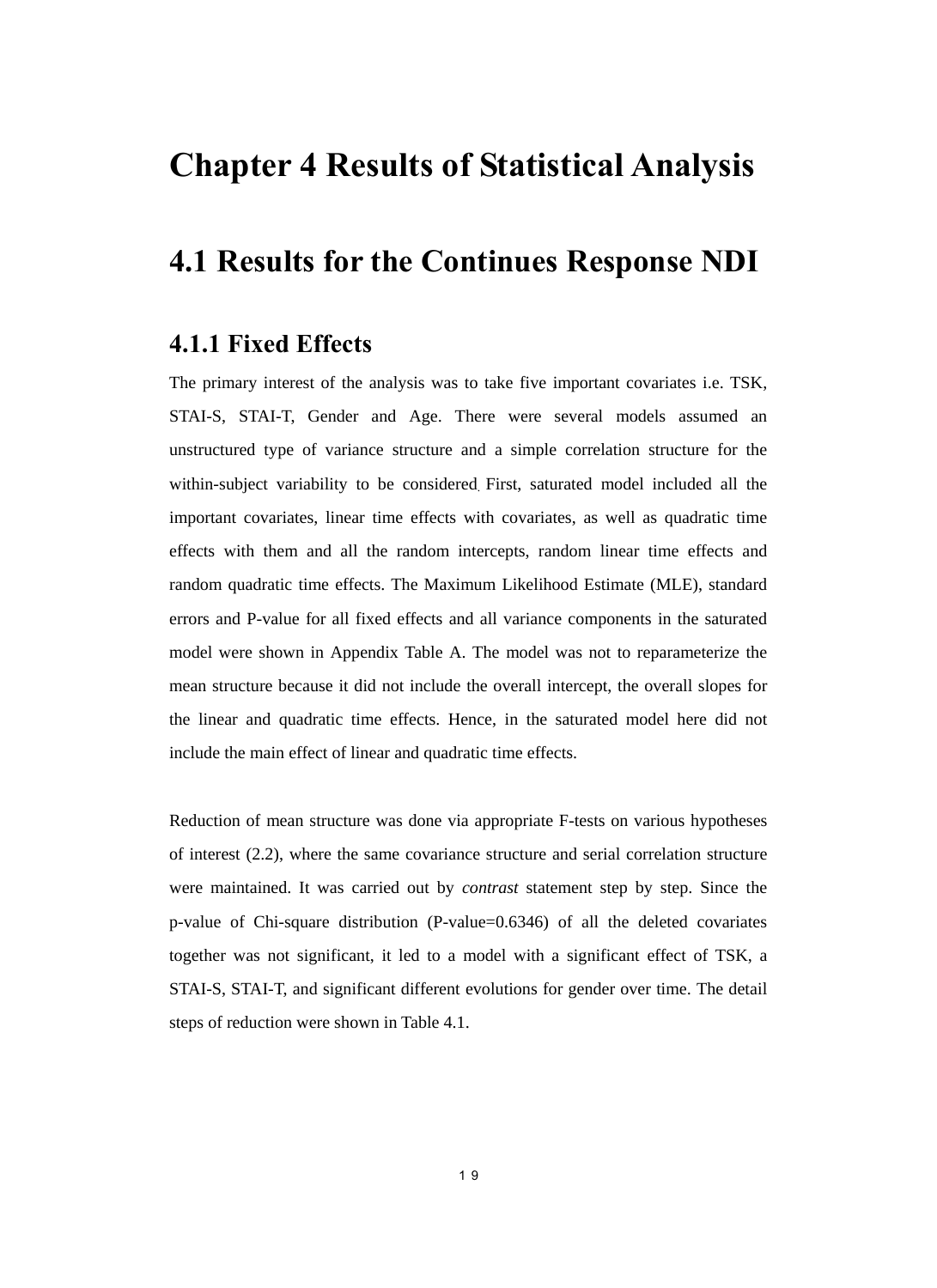| <b>Deleted covariates</b>                         | Chi-Square<br>(P-value) | F<br>(P-value)   | Chi-Square<br>(P-value) | F<br>(P-value)   |
|---------------------------------------------------|-------------------------|------------------|-------------------------|------------------|
| $\mathbf{AGE}$<br><b>AGE*time</b><br>$AGE*time^2$ | 0.65<br>(0.8855)        | 0.22<br>(0.8842) | 3.43                    |                  |
| TSK $*time^2$                                     | 0.25<br>(0.6175)        | 0.25<br>(0.6218) | (0.6346)                | 0.69<br>(0.6398) |
| $STAIS*time2$                                     | 2.71<br>(0.0997)        | 2.71<br>(0.1131) |                         |                  |

*Table 4.1: The results for reduction of mean structure* 

*Saturated model: NDI=Age TSK STAIS STAIT SEX Age\*time TSK\*time STAIS\*time STAIT\*time SEX\*time Age\*time2 TSK\*time2 STAIS\*time2 STAIT\*time2 SEX\*time2*

*Final model: NDI=TSK STAIS STAIT SEX TSK\*time STAIS\*time STAIT\*time STAIT\*time<sup>2</sup> SEX\*time SEX\*time<sup>2</sup>* 

### **4.1.2 Random Effects**

Different from the fixed effects part, the random effects were done under the method of Restricted Maximum Likelihood Estimate (REML). Firstly, the simplified model with both random intercepts and random linear time effect was compared to the model with all random intercepts, random linear time effects and random quadratic time effects, where the mean structure of both models were obtained from the fixed effects part. The results of reduction of random effects were given in Table 4.2. The likelihood ratio test using the mixture Chi-square  $\chi^2_{2:3}$  distributions led to a highly significant result ( $p=0.019$ ). Similarly, the model only with random intercept or the multivariate regression model was compared with the model with all random intercepts, random linear time effects and random quadratic time effects separately  $(p=0.00275$  and  $p<0.0001$ ). Hence, all random intercepts, random linear time effects and random quadratic time effects should be retained.

| Table 7.2. The result for reduction of rundom effects<br><b>Model</b> | -2log REML | $\mathbf{G}^2$ | DF  | P-value  |
|-----------------------------------------------------------------------|------------|----------------|-----|----------|
|                                                                       |            |                |     |          |
| Model with intercept, $t$ & $t^2$                                     | 412.9      |                |     |          |
| Model with intercept, t                                               | 422.0      | 9.1            | 2:3 | 0.019    |
| Model with intercept, $t$ & $t^2$                                     | 412.9      |                |     |          |
| <b>Model with intercept</b>                                           | 426.1      | 13.2           | 1:3 | 0.00275  |
| Model with intercept, $t$ & $t^2$                                     | 412.9      |                |     |          |
| <b>Multivariate model</b>                                             | 444 1      | 31.2           | 3   | < 0.0001 |

*Table 4.2: The result for reduction of random effects*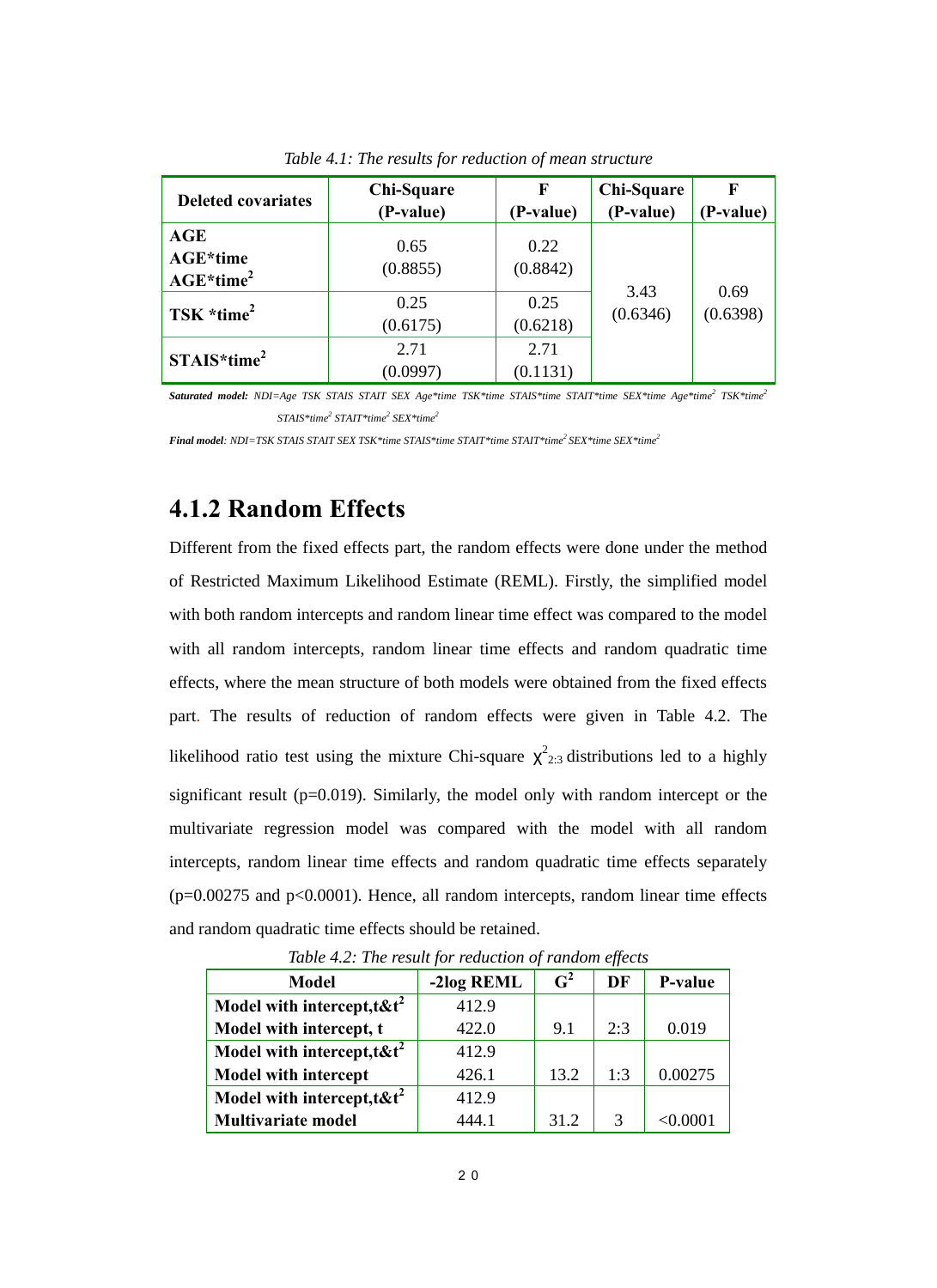And then, the covariance structure of the random effects would be checked under the method of Restricted Maximum Likelihood Estimate (REML). The comparison of unstructured and simple structure was given in Table 4.3. Through the likelihood ratio test used the chi-square distribution with degree freedom 5, it led to a significant result (p-value=0.0348). Hence, the 'Unstructured' of covariance structure should be accepted.

| Table 4.5: The result for checking covariance structure |            |                |                      |         |  |  |
|---------------------------------------------------------|------------|----------------|----------------------|---------|--|--|
| Covariance structure                                    | -2log REML | $\mathbf{G}^2$ | DF                   | P-value |  |  |
| <b>Unstructured</b>                                     | 412.9      |                |                      |         |  |  |
| <b>Simple</b>                                           | 424.9      | $12^{\circ}$   | $\ddot{\phantom{1}}$ | 0.0348  |  |  |

*Table 4.3: The result for checking 20* 

### **4.1.3 Serial Correlation**

 $-2\log$  likelihood (Restricted) was shown in Table 4.4. Because three of  $-2\log$ likelihood (Restricted) gave the same results, it could not prove that there was a significant serial correlation. Therefore, the simple structure was adopted acquiescently.

*Table 4.4: -2log REML value for various serial structures added to the model* 

| Residual covariance structure | -2log REML |
|-------------------------------|------------|
| <b>Simple</b>                 | 412.9      |
| Gaussian                      | 412.9      |
| <b>Exponential</b>            | 412.9      |

### **4.1.4 Empirical Bayes Inference**

Empirical Bayes (EB) estimates of the random intercepts, random slopes and random quadratic slopes were obtained. From the scatter plot of the random intercepts against the random slopes and the random quadratic slopes (Figure 4.1), the correlation between random intercepts and random slopes ( $\rho = -0.80893$ ) was large as well as between random intercept and random quadratic slopes ( $\rho = 0.75214$ ). It implied that a patient's self reported pain evolution very depended on his/her initial score.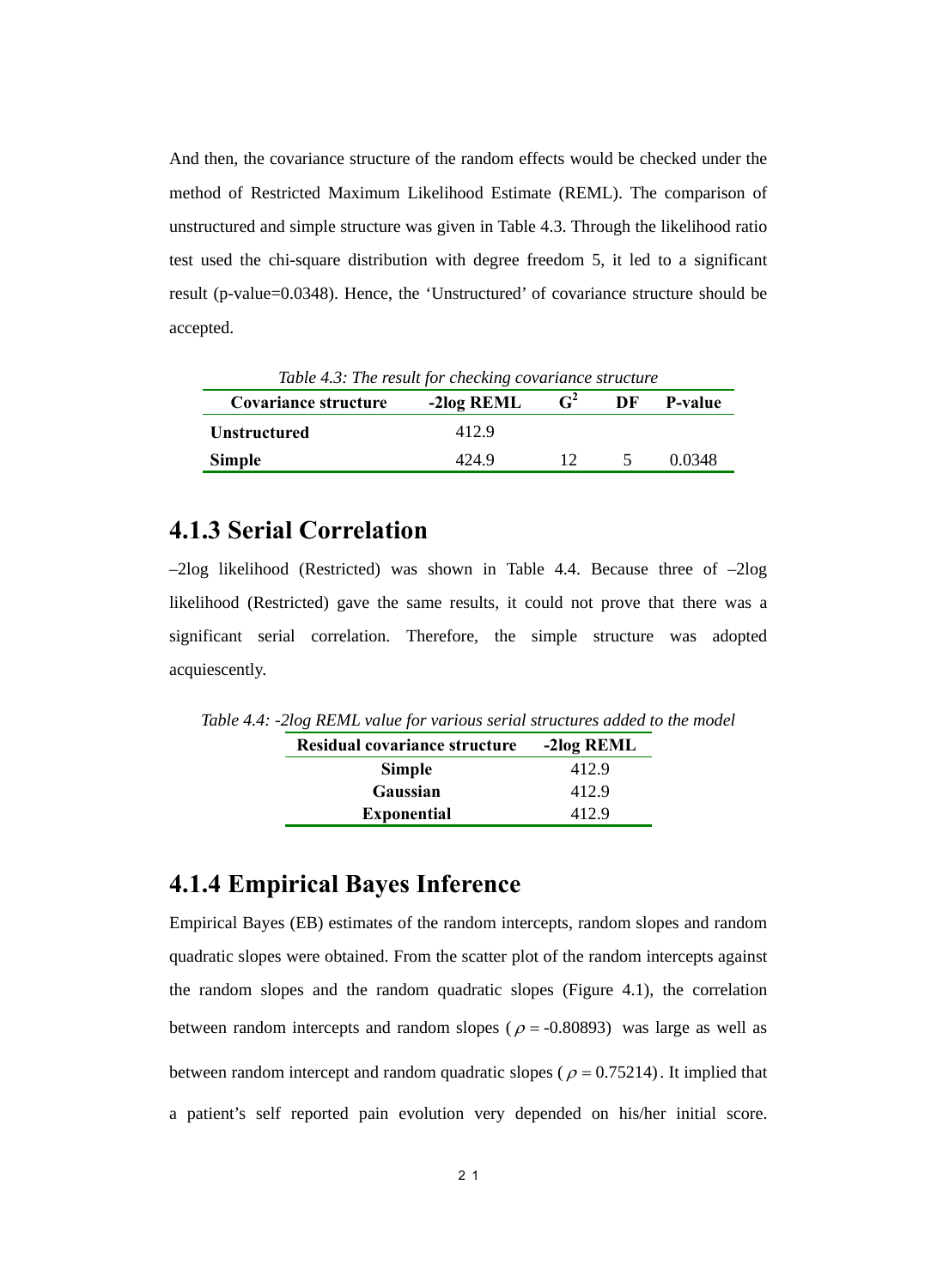Furthermore, The histograms of the random intercepts, random slopes and random quadratic slopes looked like asymmetry, this might be due to some patients with very different evolutions than the majority of patients.



*Figure 4.1: Histograms and scatter plots of the EB estimates for intercept, linear and quadratic time effects* 

### **4.1.5 Interpretation of the Final Model**

Since the fixed effects, random effects and serial correlation were fitted, the results of fitting the final model under the restricted maximum likelihood estimation were shown in Table 4.5. The model included significant effects of TSK, STAI-S, STAI-T, as well as linear time effects with them and quadratic time effects with STAI-T. Also it indicated significant different evolutions for gender over time. The random intercepts represented most of the variability  $(d_{11}=574.35)$ . The quadratic time effects  $(d_{33}=3.7320)$  represented less variability than the linear time effect  $(d_{22}=283.13)$ . There are common within variability 18.6060.

For comparison the exploration phase with the confirmatory phase, the plot of average evolution and variance evolution for the observed value and the predicted value was displayed in Figure 4.2. On the one hand, the variance of predicted value was much smaller than the observed at each time point. On the other hand, the average evolutions of predicted and observed value were overlap. These indicated that even if the predicted average evolutions looked like better, but the deviation of variance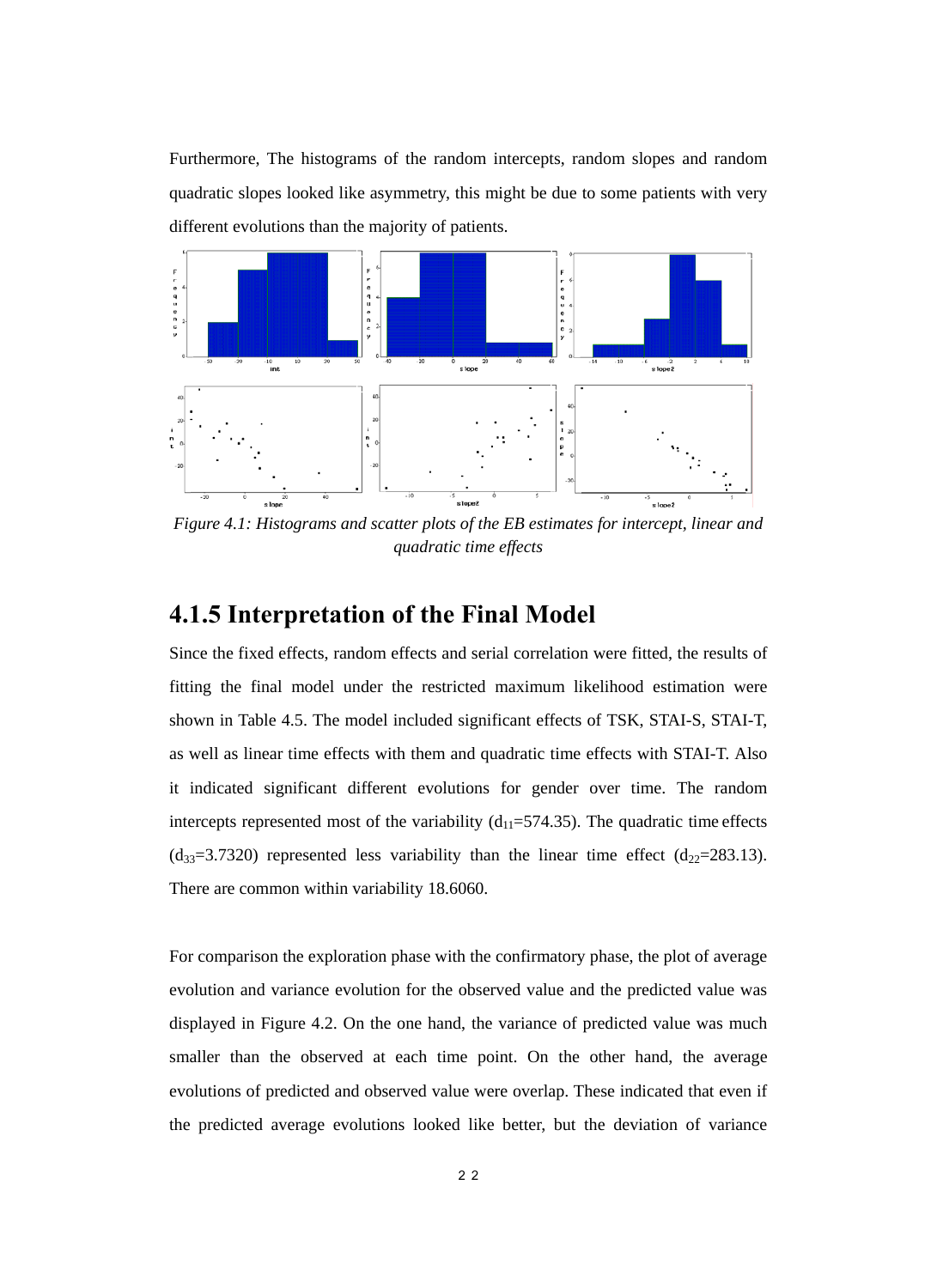structures, the predicted value was far from the observed value in predicted individual values. Hence, the results of fitting model were farfetched.

| <b>Effect</b>                    | Parameter            | <b>Estimate (s.e)</b>  |  |  |
|----------------------------------|----------------------|------------------------|--|--|
| <b>TSK</b>                       | $\beta_2$            | $-0.6556$<br>(0.4362)  |  |  |
| <b>STAIS</b>                     | $\beta_3$            | (0.2822)<br>0.5497     |  |  |
| <b>STAIT</b>                     | $\beta_4$            | (0.9142)<br>$-2.3420$  |  |  |
| <b>Intercepts:</b>               |                      |                        |  |  |
| Female                           | $\beta$ <sub>5</sub> | 170.38<br>(47.6985)    |  |  |
| Male                             | $\beta_6$            | 164.86<br>(49.7056)    |  |  |
|                                  |                      |                        |  |  |
| TSK*time                         | $\beta_8$            | 0.3562<br>(0.1638)     |  |  |
| <b>STAIS*time effect</b>         | $\beta$              | $-0.2340$<br>(0.1314)  |  |  |
| <b>STAIT*time effect</b>         | $\beta_{10}$         | 2.4416<br>(0.8429)     |  |  |
| Time effect:                     |                      |                        |  |  |
| Female                           | $\beta_{11}$         | $-148.11$ (37.9370)    |  |  |
| Male                             | $\beta_{12}$         | (39.6957)<br>$-134.42$ |  |  |
|                                  |                      |                        |  |  |
| $STAT*$ time <sup>2</sup> effect | $\beta_{16}$         | $-0.4801$<br>(0.1890)  |  |  |
| Time <sup>2</sup> effects:       |                      |                        |  |  |
| Female                           | $\beta_{17}$         | 28.6759<br>(7.5345)    |  |  |
| Male                             | $\beta_{18}$         | 24.9032<br>(7.9037)    |  |  |
| Covariance of $b_i$ – subject:   |                      |                        |  |  |
| $Var(b_{1i})$ -Patient           | $d_{11}$             | 574.35                 |  |  |
| $Var(b_{2i})$ -Patient           | $d_{22}$             | 283.13                 |  |  |
| $Var(b_{3i})$ -Patient           | $d_{33}$             | 3.7320                 |  |  |
| $Cov(b_{1i}, b_{2i})$ -Patient   | $d_{12}=d_{21}$      | $-330.30$              |  |  |
| $Cov(b_{1i}, b_{3i})$ -Patient   | $d_{13}=d_{31}$      | 48.1790                |  |  |
| $Cov(b_{2i}, b_{3i})$ -Patient   | $d_{23} = d_{32}$    | $-39.5310$             |  |  |
| <b>Residual variance:</b>        |                      |                        |  |  |
| $Var(\epsilon_{ii})$             | $\sigma^2$           | 18.6060                |  |  |
|                                  |                      |                        |  |  |
| -2 Res Log Likelihood            |                      | 412.9                  |  |  |
| obs:                             | 300                  |                        |  |  |
|                                  | 250<br>200           |                        |  |  |
|                                  | obs:<br>150          |                        |  |  |
|                                  | $pred: - - -$<br>100 |                        |  |  |
|                                  |                      |                        |  |  |

*Table 4.5: The estimates with the standard errors for all parameters of the final model* 



 $\frac{6}{\text{WEEK}}$ 

 $rac{6}{\text{Week}}$ 

 $\equiv$ 

 $10$  $\overline{0}$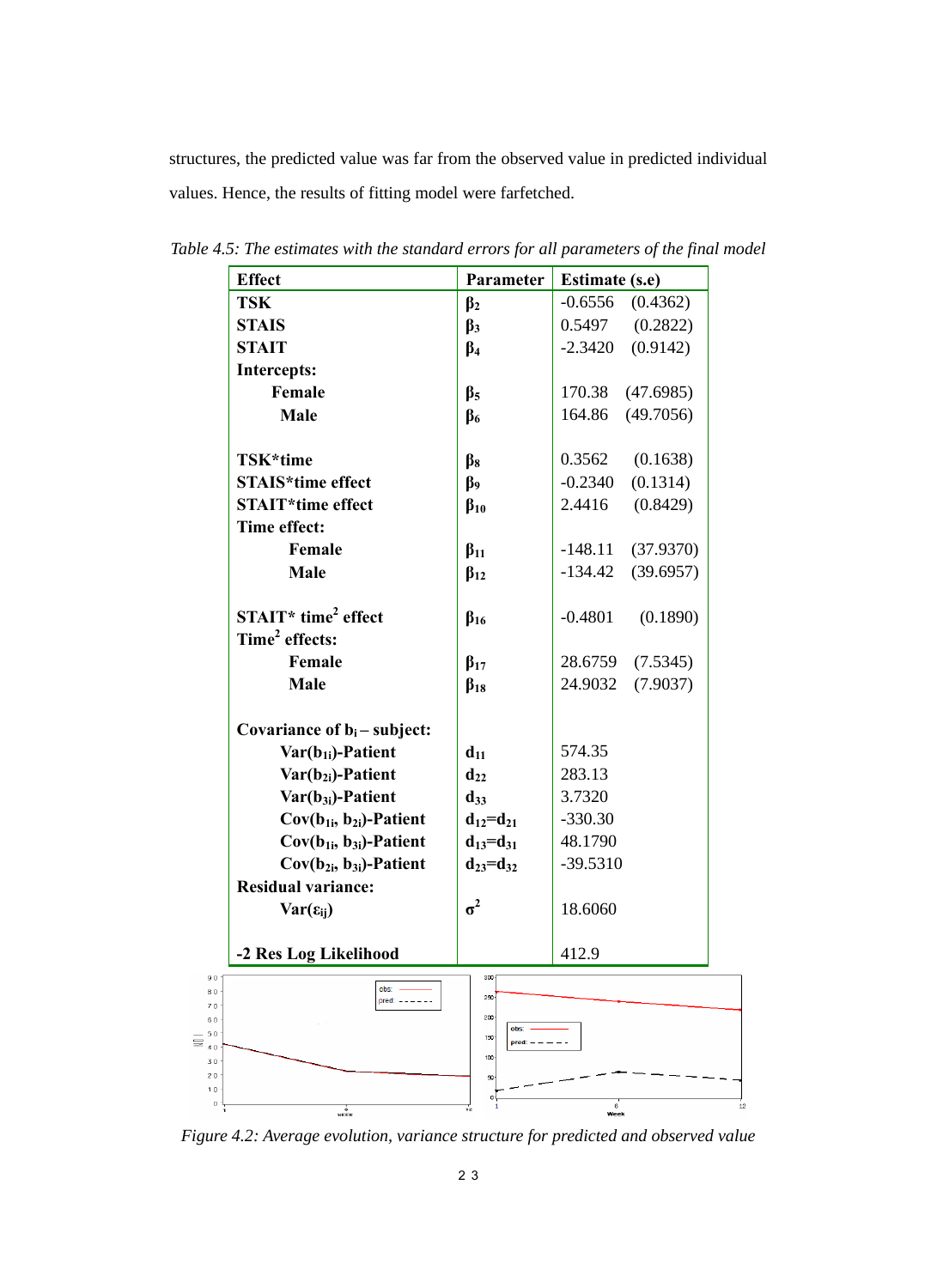### **4.1.6 Taking VAS, FA and SA into Account**

The other interest of this analysis was to take the Visual Analog Scale (VAS) for pain, the status of physical and social activities and working status (FA and SA) into the model in order to explore the further analysis of NDI scores. The process of fitting the fixed effects, the random effects and the serial correlation were the same as before.

In the fixed effects, the saturated model included all covariates, time effects with covariates and quadratic time effects with covariates. Also via the appropriate F-tests on hypotheses of interest, a non-significant result of chi-squared distribution (P-value =0.7380) by *contrast* statement was obtained. Hence, the final model before checking the components and structure of covariance and serial correlation represented a significant effect of TSK, STAI-S, STAI-T, VAS, and significant different evolutions of physical and social activities, and significant different evolutions for gender over time. *(Final model included TSK, STAIS, STAIT, SEX, VAS, FA, SA, time effects with TSK, time effects with STAIS, time effects with STAIT, time effects with SEX, quadratic time effects with SEX, time effects with FA, quadratic time effects with FA)* 

In the random effects, the comparison of model with different random components was shown in Table 4.6. When the model with both random intercepts and random linear time effects compared to the model with all random intercepts, random linear time effects and random quadratic time effects, The likelihood ratio test using the mixture  $\chi^2_{2:3}$  distributions led to a non-significant result (p-value=0.1213). It meant the former is better than the latter. And then, the model with only random intercept or multivariate regression model was compared to the model with random intercepts and random linear time effects separately  $(p=0.0148$  and  $p=0.0055$ ). Hence, only random intercepts and random linear time effects should be retained.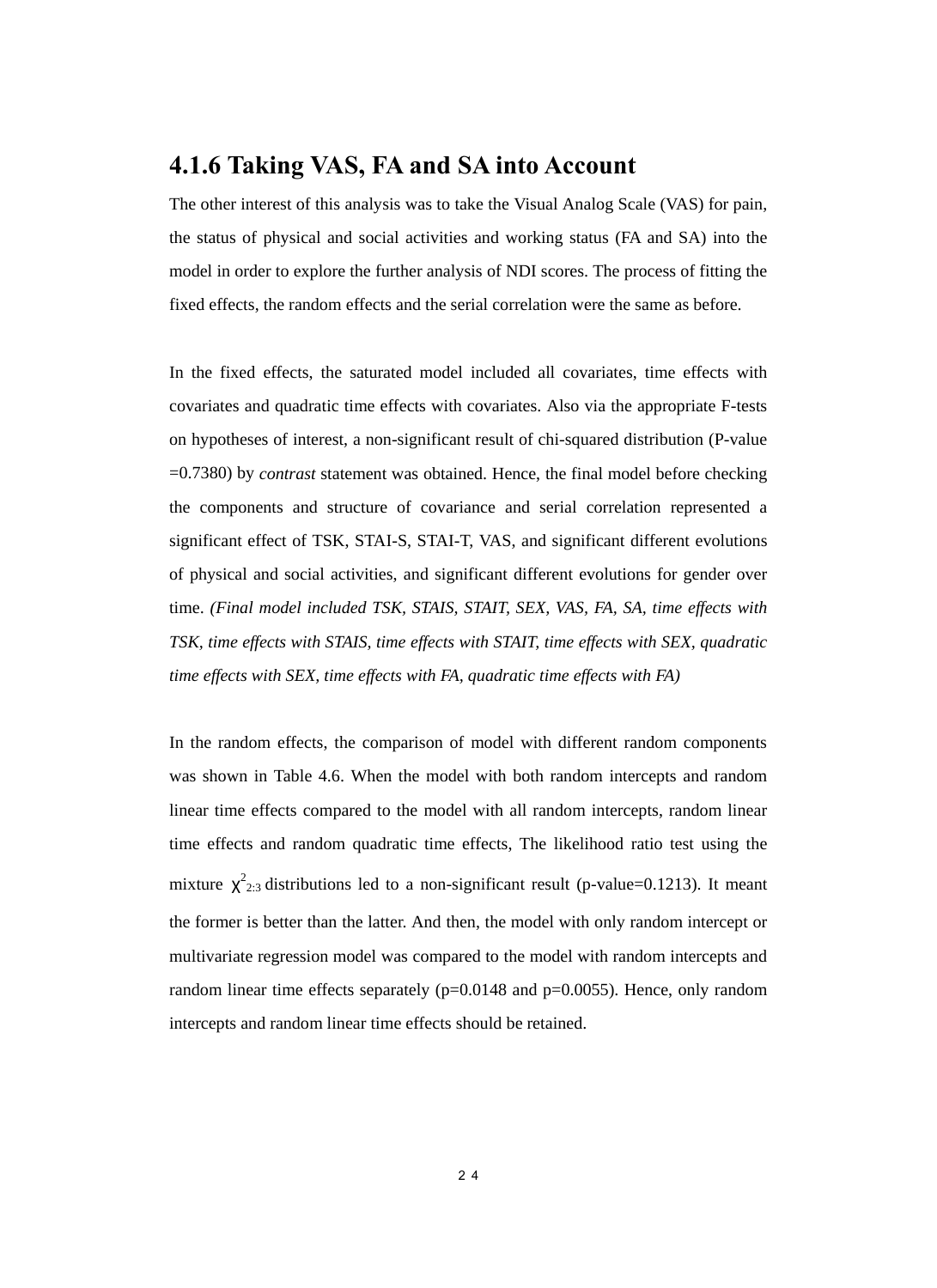| <b>Model</b>                      | -2log REML | $\mathbf{G}^2$ | DF  | P-value |
|-----------------------------------|------------|----------------|-----|---------|
| Model with intercept, $t$ & $t^2$ | 311.8      |                |     |         |
| Model with intercept, t           | 316.9      | 5.1            | 2:3 | 0.1213  |
| Model with intercept, t           | 316.9      |                |     |         |
| <b>Model with intercept</b>       | 324.4      | 7.5            | 1·2 | 0.0148  |
| Model with intercept, t           | 316.9      |                |     |         |
| <b>Multivariate model</b>         | 327.3      | 10.4           |     | 0.0055  |

*Table 4.6: The result for reduction of random effect*

In addition, through the process of the comparing unstructured (-2log REML=316.9) and simple structure (-2log REML=324.4), via the likelihood ratio test under the chi-square distribution with degree freedom 2, the 'Unstructured' of covariance structure was accepted (p-value=0.0235).

The selection of an appropriate residual covariance structure was shown in Table 4.7. Based on the -2log REML of the Gaussian serial correlation was smaller than two others, it might imply the residual covariance structure was 'Gaussian'.

| Residual covariance structure | -2log REML |
|-------------------------------|------------|
| <b>Simple</b>                 | 316.9      |
| Gaussian                      | 314.9      |
| <b>Exponential</b>            | 316.9      |

*Table 4.7: -2log REML value for various serial structures added to the model*

Under the Gaussian serial correlation, fitting fixed effects, random effects must be carried out again. However, all components were the same as results above. Hence, EB and interpretation of the final model would be represented sequentially.

According to the Empirical Bayes (EB) estimates of the random intercepts and random slopes, the scatter plot and the histogram plots were shown in Figure 4.3. From scatter plot of the random intercepts vs. the random slopes, the correlation of them was large ( $\rho = -0.64601$ ), implied that a patient's self reported pain evolution also depended on the initial score of patient after taking extra covariates (VAS, FA,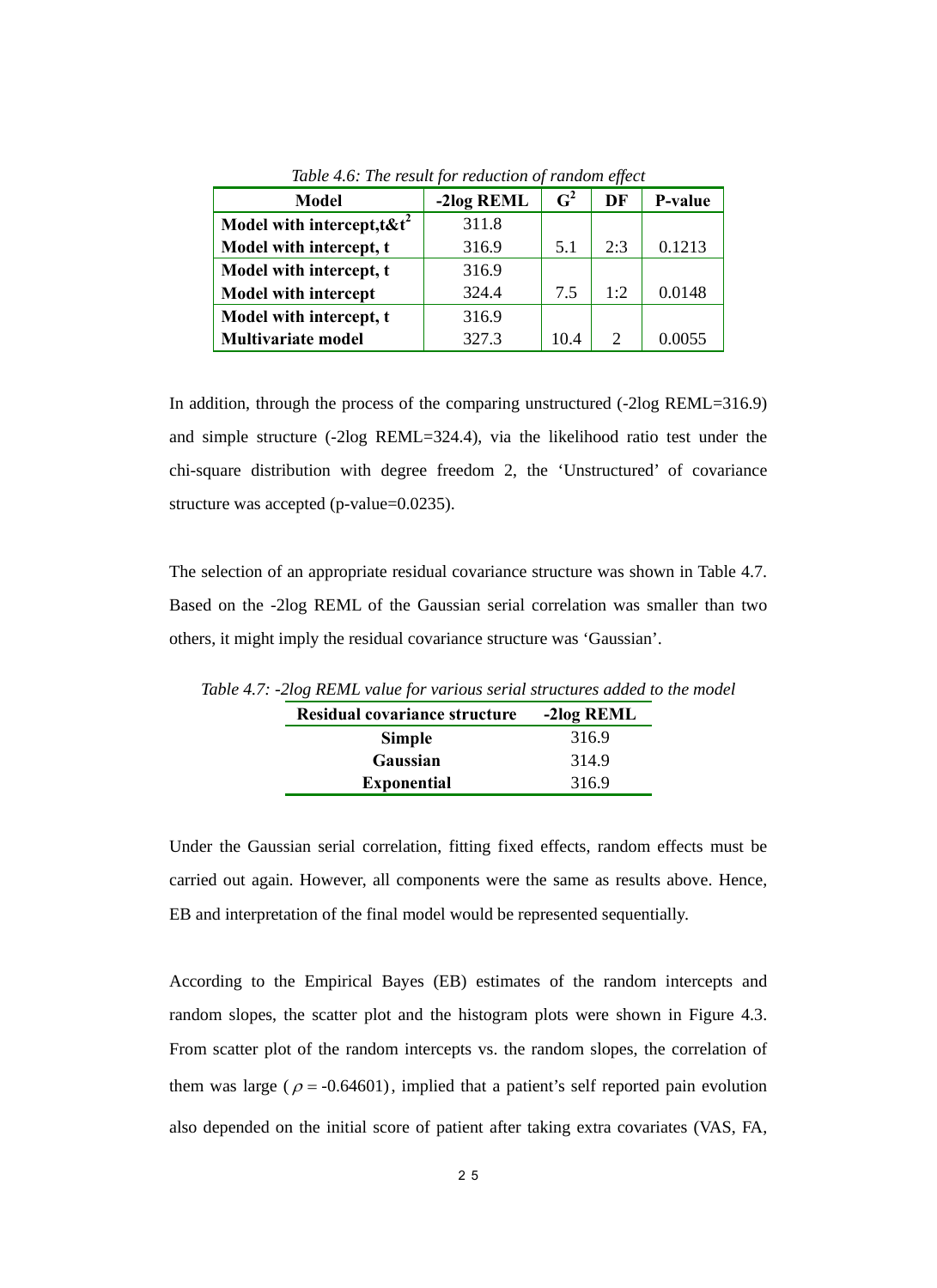SA) into account. The histogram plots of random intercepts and random slopes did not look like normal, however, such histograms did not necessarily reflect the correct random effects distribution, and hence also that histograms of EB estimates might not be suitable for detecting deviations from the normality assumption.



*Figure 4.3: Histogram of the EB estimates for intercept, linear time effect and scatter plots for variance components* 

Finally, the result of the new final model was shown in Appendix Table B. The variability of random intercepts  $(d_{11}=78.2562)$  also represent more than the variability of random slopes ( $d_{22}=8.5067$ ). The within-subject variability was 57.9011. Moreover, the VAS, FA and SA were also very important information to explore the NDI scores of patients over time. After that, the average evolution and variance evolution of the observed value and the predicted value were displayed in Figure 4.4. On the one hand, two average evolutions were also overlap. On the other hand, the variance of predicted was little smaller than the observed, and the trend of them might be superposition after 12 weeks. These results indicated that this final model was better and could be acceptable since considering more information (VAS, FA and SA) in the model.



*Figure 4.4: Average evolution, variance structure for predicted and observed value*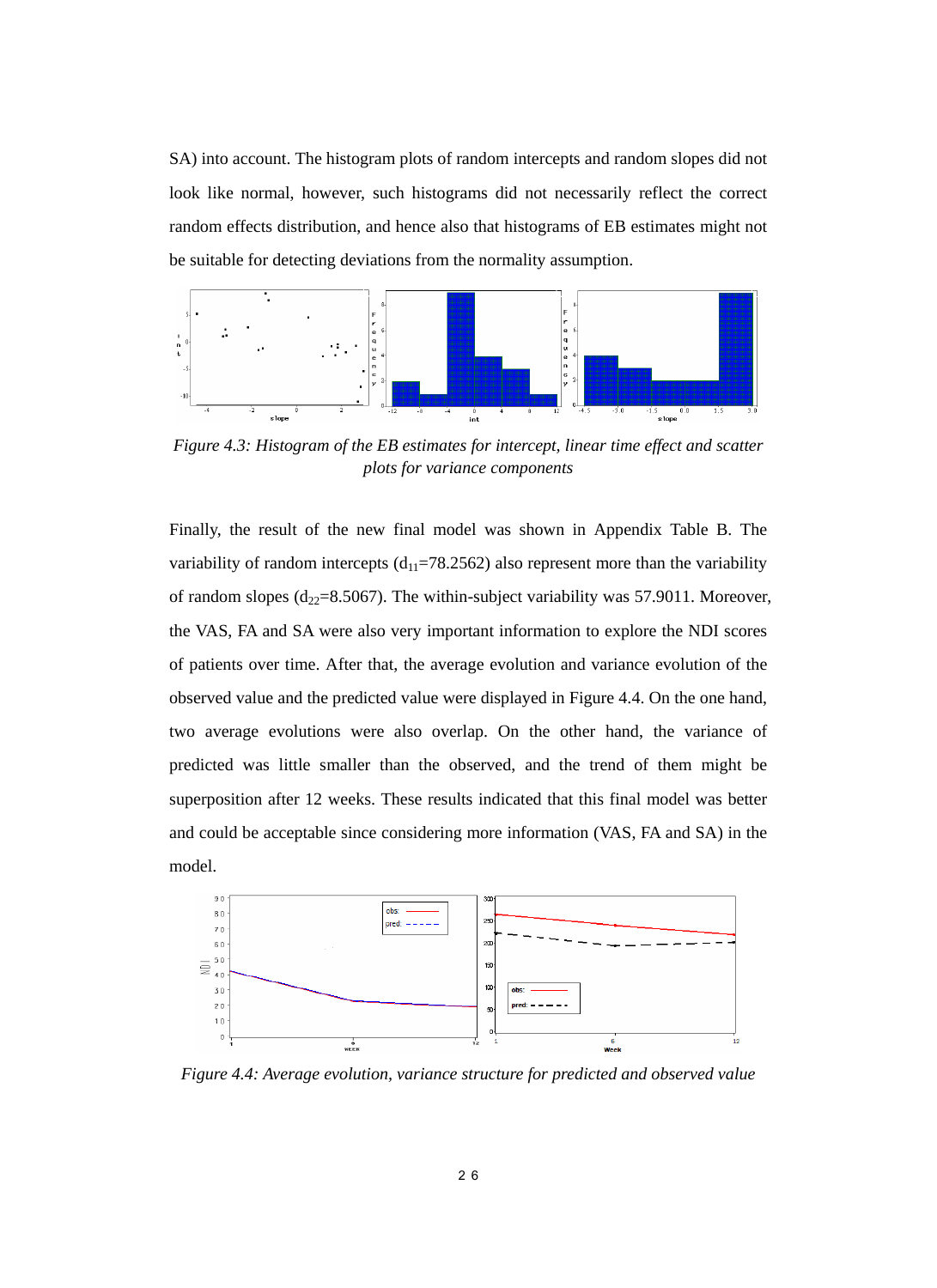## **4.2 Results of the Binary Response NDIc**

### **4.2.1 Covariates Selection**

Covariates selection was used univariate analysis under logistic regression. It depended on significant at the level 0.25 as Hosmer and Lemeshow recommended (Agresti 2002). The details of each covariate under univariate analysis were displayed in Table 4.8.

| Table 1.0. Results of university and yous under toxistic regression |                |            |                       |  |
|---------------------------------------------------------------------|----------------|------------|-----------------------|--|
| Likelihood ratio test                                               |                |            | Likelihood ratio test |  |
| Variables                                                           | <b>P-value</b> | Variables  | P-value               |  |
| <b>TSK</b>                                                          | < .0001        | VAS        | < .0001               |  |
| <b>STAIT</b>                                                        | 0.8875         | <b>SEX</b> | 0.3415                |  |
| <b>STAIS</b>                                                        | 0.0179         | FA         | < .0001               |  |
| AGE                                                                 | 0.8734         | SА         | ${.0001}$             |  |

*Table 4.8: Results of univariate analysis under logistic regression* 

Consequently, the p-values of variables TSK, STAIS, VAS, FA and SA were less than 0.25 and would be considered in further analysis.

### **4.2.2 Marginal Models**

As analysis of the continues response NDI, firstly, only covariates of TSK, STAI-S, STAI-T, gender and age were considered. From Table 4.8, the model only included TSK and STAI-S. Two methods –GEE, Alternative Logistic Regression (ALR) were used to obtain marginal models for the binary response NDIc. Based on the covariates selection, the saturated model included TSK, STAIS, the linear time effect, the quadratic time effect, and time and quadratic time effect with TSK and STAIS.

#### *Generalized Estimating Equations (GEE)*

Firstly, the model selection must be carried out. Under unstructured working correlation assumption, via appropriate F-tests used *contrast* statement step by step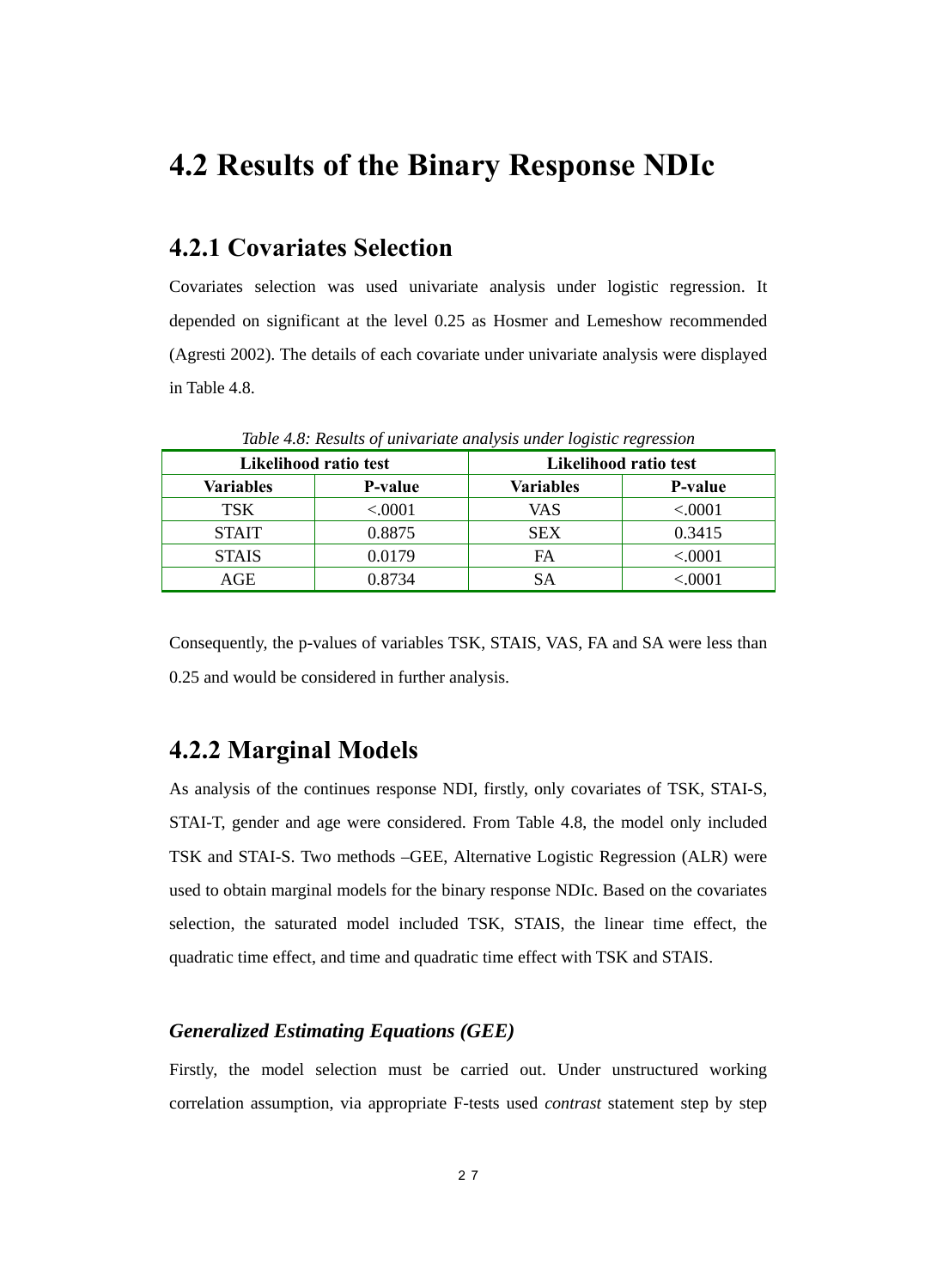(Table 4.9), the initial model before checked the working correlation assumption was obtained. It only included the covariates TSK and time effects.

| connaise signalisme in sign |    |                             |  |  |  |
|-----------------------------|----|-----------------------------|--|--|--|
| <b>Deleted covariates</b>   | DF | <b>Chi-Square (P-value)</b> |  |  |  |
| <b>STAIS</b><br>STAIS*time  | 3  | (0.8640)<br>0.74            |  |  |  |
| $STAIS*time2$               |    |                             |  |  |  |
| TSK $*time^2$               |    | (0.1102)<br>2.55            |  |  |  |
| Time <sup>2</sup>           |    | (0.1142)<br>2.49            |  |  |  |
| TSK*time                    |    | (0.8338)<br>0.04            |  |  |  |

*Table 4.9:Results of deleted covariates step by step via appropriate F-tests used contrast statement in SAS* 

Thereafter, fitting a GEE model with an independence, exchangeable and unstructured working correlation assumption were carried out. A summary of the final results for each working correlation assumptions was given in Table 4.10.

| <b>GEE</b> (Unstructured) |                 |                    |                                 |                    |                                        |
|---------------------------|-----------------|--------------------|---------------------------------|--------------------|----------------------------------------|
|                           |                 | <b>Std. Errors</b> |                                 | <b>P-value</b>     |                                        |
| <b>Parameter</b>          | <b>Estimate</b> | <b>Model-Based</b> | <b>Empirically</b><br>Corrected | <b>Model-Based</b> | <b>Empirically</b><br><b>Corrected</b> |
| Intercept                 | $-1.6117$       | 1.7281             | 1.3293                          | 0.3510             | 0.2253                                 |
| <b>TSK</b>                | 0.0861          | 0.0406             | 0.0359                          | 0.0341             | 0.0164                                 |
| <b>Time</b>               | $-0.8207$       | 0.2992             | 0.2865                          | 0.0061             | 0.0042                                 |
|                           |                 |                    | <b>GEE</b> (Exchangeable)       |                    |                                        |
|                           |                 | <b>Std. Errors</b> |                                 | <b>P-value</b>     |                                        |
| <b>Parameter</b>          | <b>Estimate</b> | <b>Model-Based</b> | <b>Empirically</b>              | <b>Model-Based</b> | <b>Empirically</b>                     |
|                           |                 |                    | Corrected                       |                    | Corrected                              |
| Intercept                 | $-1.5393$       | 1.8932             | 1.5283                          | 0.4162             | 0.3138                                 |
| <b>TSK</b>                | 0.0959          | 0.0431             | 0.0414                          | 0.0261             | 0.0204                                 |
| <b>Time</b>               | $-1.0286$       | 0.3299             | 0.3372                          | 0.0018             | 0.0023                                 |
|                           |                 |                    | <b>GEE</b> (Independence)       |                    |                                        |
|                           |                 | <b>Std. Errors</b> |                                 | <b>P-value</b>     |                                        |
| Parameter                 | <b>Estimate</b> | <b>Model-Based</b> | <b>Empirically</b>              | <b>Model-Based</b> | <b>Empirically</b>                     |
|                           |                 | Corrected          |                                 |                    | Corrected                              |
| Intercept                 | $-2.7772$       | 1.9426             | 1.5615                          | 0.1528             | 0.0753                                 |
| <b>TSK</b>                | 0.1254          | 0.0443             | 0.0381                          | 0.0046             | 0.0010                                 |
| <b>Time</b>               | $-0.9514$       | 0.4184             | 0.3887                          | 0.0230             | 0.0144                                 |

*Table 4.10: Results of GEE under working correlation assumptions*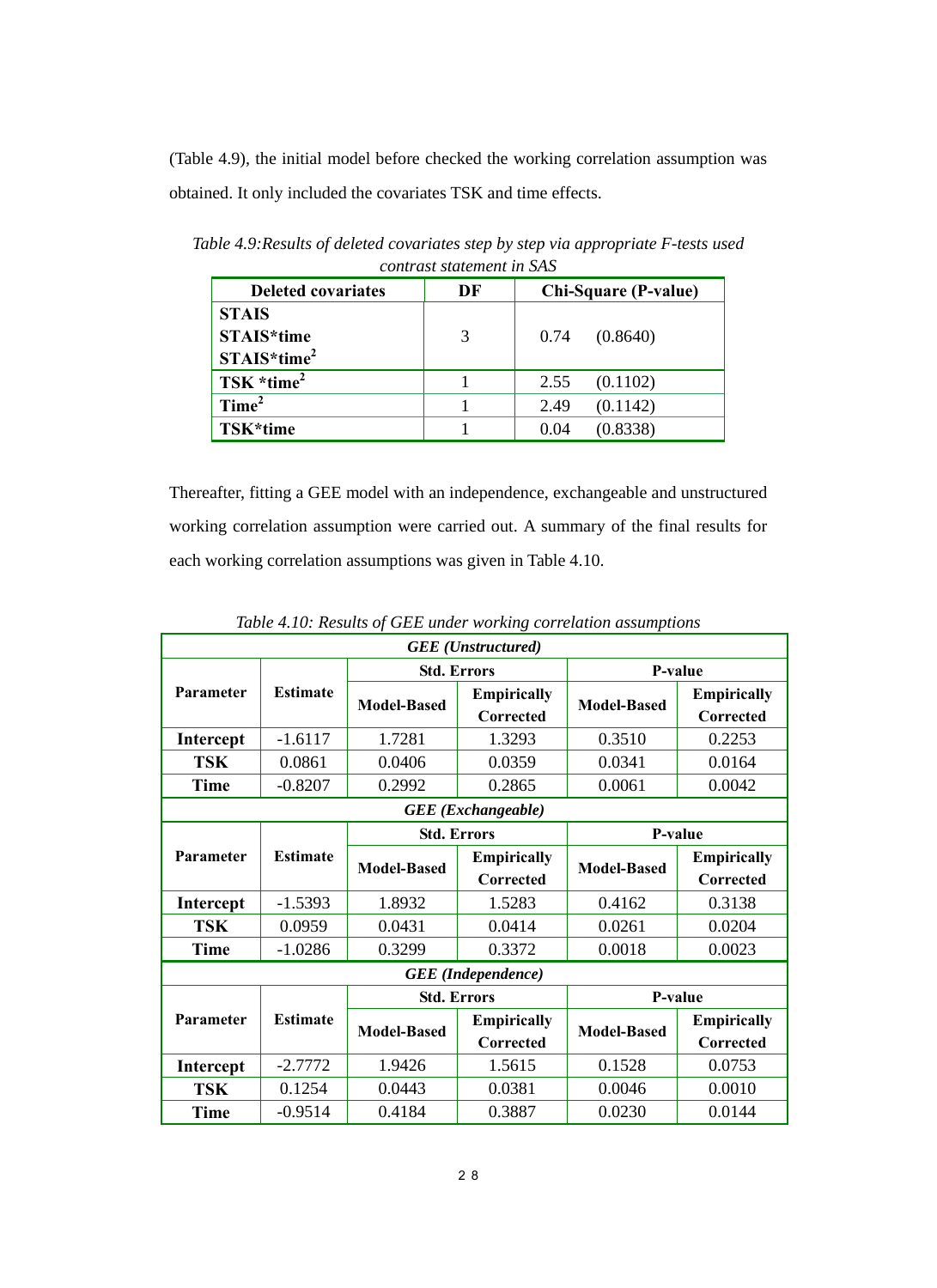Apparently, the exchangeable working assumption gave the smallest difference of model based and empirical standard error, in other words, exchangeable working correlation assumption closed to the truth in GEE model. But, in general, the unstructured working correlation assumption had a greater practicality rather than exchangeable working correlation assumption. Hence, although exchangeable correlation assumption closed to the truth, the unstructured correlation assumption was preferred in GEE model.

Therefore, under unstructured working correlation assumption, the time effect was highly significant, which indicated that the probability of 'highly pain' (NDIc=1) was strongly related to the time elapsed after checking TSK score. In addition, the parameter estimate of TSK indicated a positive relationship with the probability of 'highly pain'.

#### *Alternating Logistic Regression (ALR)*

Under the SAS *genmod* procedure used the option *logor=fullclust/exch* in the repeated statement, the ALR could not be carry out because problems in log odds ratio regression computation and in parameter estimate covariance computation. Thus, due to the computational problems of SAS software, fitted ALR was terminated.

### **4.2.3 Random Effects Model**

Compared with marginal models, which described the average response conditional on only the covariates, random effects model described the average response conditional on the covariates and the random effects.

#### *The Generalized Linear Mixed Model (GLMM)*

Two possibilities, on the one hand, since patient-subjects could possibly vary, not only in the levels of their probabilities of 'highly pain', but also in the rates at which these probabilities change, both random intercepts and slopes were considered. On the other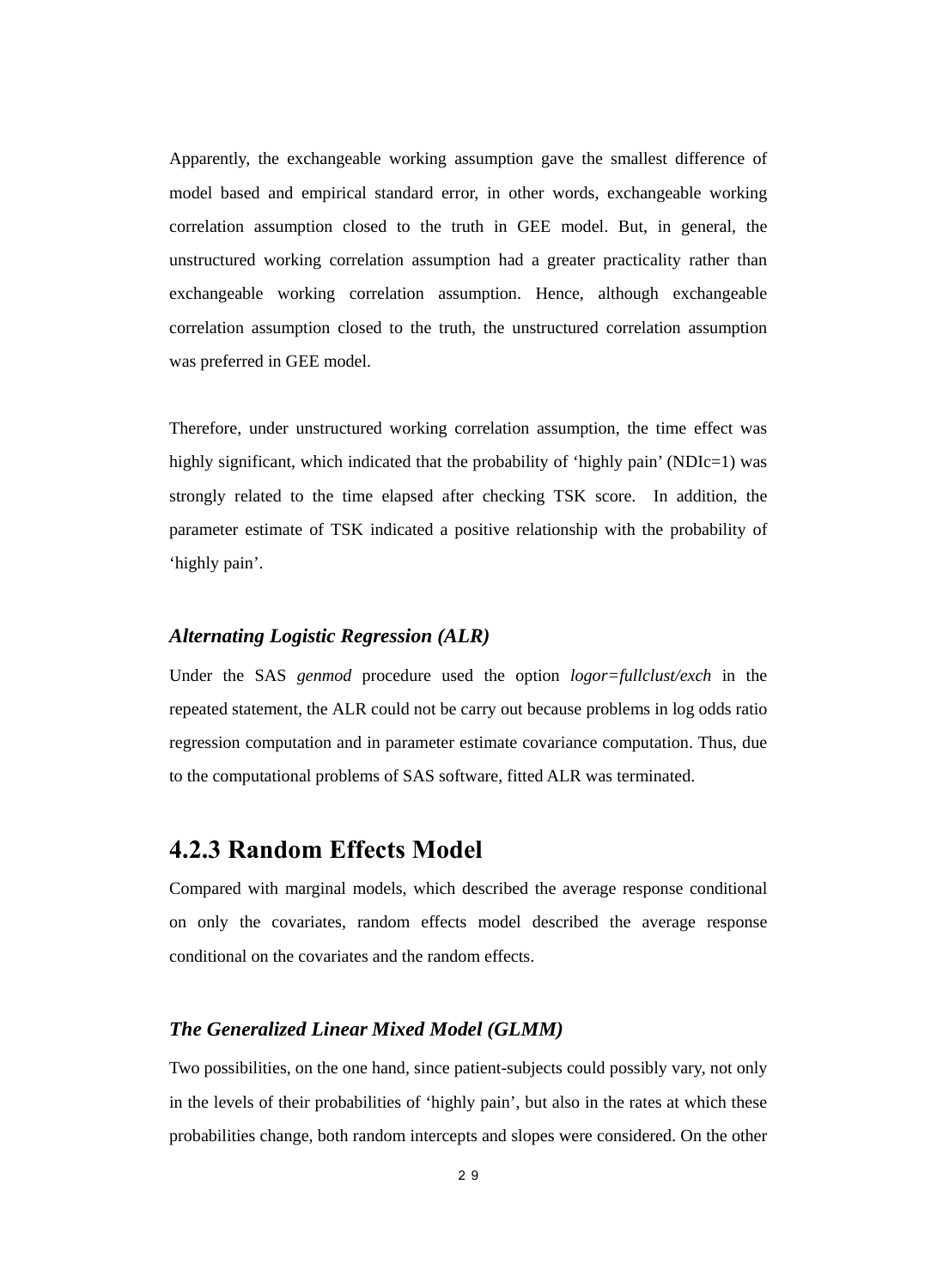hand, the variation was only due to the levels of probabilities of 'highly pain', only random intercept was considered. The results of both were shown in Table 4.11. These results were obtained from a model which contained covariates of interest and parameter estimates from GEE model.

| <b>GLMM</b> (only random intercepts)                   |                         |                   |                                                   |                              |                   |  |
|--------------------------------------------------------|-------------------------|-------------------|---------------------------------------------------|------------------------------|-------------------|--|
|                                                        | <b>Fixed Parameters</b> |                   |                                                   | <b>Covariance Parameters</b> |                   |  |
| <b>Parameter</b>                                       | <b>Estimate</b>         | <b>Std. Error</b> | <b>Std. Error</b><br>Parameter<br><b>Estimate</b> |                              |                   |  |
| Intercept                                              | $-5.3201$               | 6.0025            | d                                                 | 4.4879                       | 2.1850            |  |
| <b>TSK</b>                                             | 0.3053                  | 0.1695            |                                                   |                              |                   |  |
| <b>Time</b>                                            | $-3.0147$               | 1.5163            |                                                   |                              |                   |  |
| 49.9<br>-2 Log Likelihood                              |                         |                   |                                                   |                              |                   |  |
| <b>GLMM</b> (both random intercepts and random slopes) |                         |                   |                                                   |                              |                   |  |
|                                                        |                         |                   |                                                   |                              |                   |  |
|                                                        | <b>Fixed Parameters</b> |                   |                                                   | <b>Covariance Parameters</b> |                   |  |
| <b>Parameter</b>                                       | <b>Estimate</b>         | <b>Std. Error</b> | Parameter                                         | <b>Estimate</b>              | <b>Std. Error</b> |  |
| <b>Intercept</b>                                       | $-6.6811$               | 13.7653           | $d_{11}$                                          | 37.1958                      | 90.8814           |  |
| <b>TSK</b>                                             | 0.4574                  | 0.4259            | $d_{12}$                                          | 3.0221                       | 30.5781           |  |
| <b>Time</b>                                            | $-5.5758$               | 3.9223            | $\mathbf{d}_{22}$                                 | 4.9656                       | 16.5252           |  |

*Table 4.11: Parameter estimates and standard error for GLMM* 

Comparing two GLMMs via mixture chi-square  $\chi^2_{1:2}$  distributions, it led to a non-significant result (p-value=0.4110). This implied that only the random intercept was important to reflect between subject variability. Furthermore, in GLMM, the results also indicated that the probability of 'highly pain' strongly related to the time elapsed as well as TSK. Finally, an approximate measure of intra cluster-correlation was calculated. Based on both the random intercepts variance (d=4.4879) and the variance of the standard logistic density  $(\pi^2/3)$ , as follows:  $\rho = d/\pi^2/3 + d = 0.5773$ .

Comparing results between GEE and GLMM, formulations could be presented as follows:

ij ( ) -1.6117 0.0861\* - 0.8207 \* time <sup>ˆ</sup> *Logit* <sup>π</sup> *ij GEE* <sup>=</sup> <sup>+</sup> *TSK* ………...……..(4.1) *Logit ij bi GLMM* <sup>=</sup> <sup>+</sup> *TSK* ij <sup>+</sup> *bi* ( <sup>|</sup> ) -5.3201 0.3053\* - 3.0147 4\* time <sup>ˆ</sup><sup>π</sup> ……(4.2)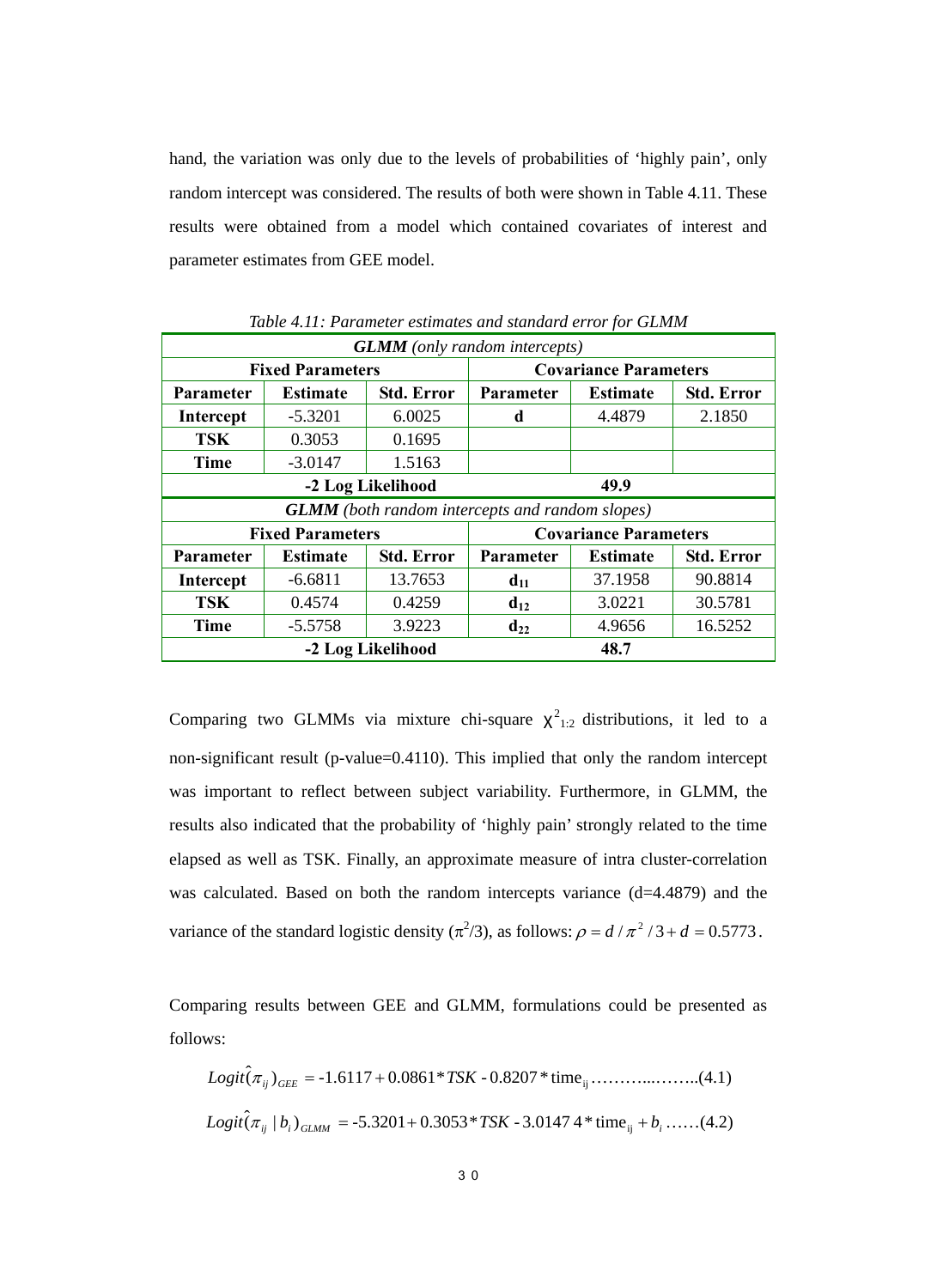$\pi_{ii}$  denoted the probability of 'highly pain' in NDIc for the i<sup>th</sup> subject at the j<sup>th</sup> time point. In the second set of expressions,  $b_i$  was the random intercepts of the i<sup>th</sup> subject.

These formulations clearly explained that the probabilities of 'highly pain' in the marginal model (GEE) were 'population averages', depended only on TSK and time, whereas the random effects model (GLMM) depended not only on TSK and time, but also on the random effects.

### **4.2.4 Empirical Bayes Inference**

The histogram of the EB estimates of random intercepts was shown in Figure 4.5. It represented random intercepts did not look like normality.



*Figure 4.5: Histogram of the EB estimates of random intercepts* 

### **4.2.5 Taking VAS, FA and SA into Account**

When taking VAS, FA and SA into account, surprisingly, there was only a significant VAS effect in GEE before checking working correlation assumption. Therefore, The results of fitting a GEE model with an independence, exchangeable and unstructured working correlation assumptions were display in Table 4.12.

Through the comparison of standard errors between empirical and model-based, the unstructured working correlation assumption gave a smallest difference. Hence, unstructured correlation was closed to the true in GEE model.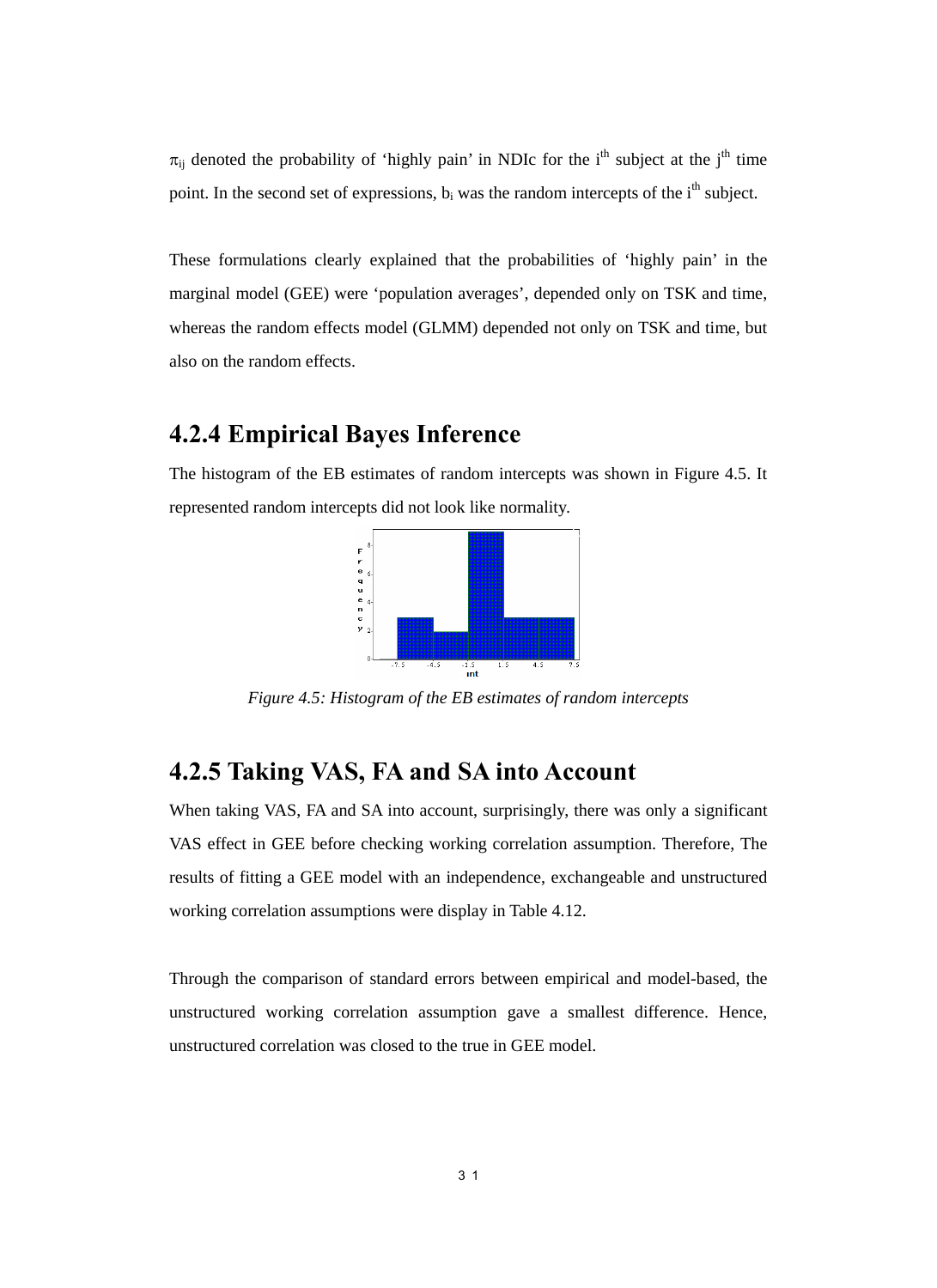| <b>GEE</b> ( <i>Unstructured</i> ) |                 |                    |                                 |                    |                                 |  |
|------------------------------------|-----------------|--------------------|---------------------------------|--------------------|---------------------------------|--|
|                                    |                 |                    | <b>Std. Errors</b>              |                    | P-value                         |  |
| <b>Parameter</b>                   | <b>Estimate</b> | <b>Model-Based</b> | <b>Empirically</b><br>Corrected | <b>Model-Based</b> | <b>Empirically</b><br>Corrected |  |
| <b>Intercept</b>                   | $-4.7490$       | 1.2204             | 1.1327                          | < .0001            | < .0001                         |  |
| <b>VAS</b>                         | 0.1351          | 0.0330             | 0.0298                          | < .0001            | < .0001                         |  |
|                                    |                 |                    | <b>GEE</b> (Exchangeable)       |                    |                                 |  |
|                                    |                 |                    | <b>Std. Errors</b>              | P-value            |                                 |  |
| <b>Parameter</b>                   | <b>Estimate</b> | <b>Model-Based</b> | <b>Empirically</b>              | <b>Model-Based</b> | <b>Empirically</b>              |  |
|                                    |                 |                    | Corrected                       |                    | Corrected                       |  |
| <b>Intercept</b>                   | -4.9449         | 1.3343             | 1.2024                          | < 0.001            | 0.0002                          |  |
| <b>VAS</b>                         | 0.1433          | 0.0357             | 0.0338                          | < .0001            | < .0001                         |  |
|                                    |                 |                    | <b>GEE</b> (Independence)       |                    |                                 |  |
|                                    |                 |                    | <b>Std. Errors</b>              | P-value            |                                 |  |
| <b>Parameter</b>                   | <b>Estimate</b> | <b>Model-Based</b> | <b>Empirically</b>              | <b>Model-Based</b> | <b>Empirically</b>              |  |
|                                    |                 |                    | Corrected                       |                    | Corrected                       |  |
| Intercept                          | $-4.9760$       | 1.2847             | 1.2280                          | < 0.001            | 0.0001                          |  |
| VAS                                | 0.1403          | 0.0340             | 0.0303                          | < 0.0001           | < 0.001                         |  |

*Table 4.12: Results of GEE under working correlation assumptions*

Similarly in Section 4.2.3, random effects model with the random intercepts and slopes compared with the model only the random intercepts. The results of two models were shown in Table 4.13.

| <b>THE PERIOD CONTRACTOR CONTRACTOR</b> CHARGE COMPOSITION<br><b>GLMM</b> (only random intercepts) |                                                         |                   |                                                        |                              |                   |
|----------------------------------------------------------------------------------------------------|---------------------------------------------------------|-------------------|--------------------------------------------------------|------------------------------|-------------------|
|                                                                                                    | <b>Covariance Parameters</b><br><b>Fixed Parameters</b> |                   |                                                        |                              |                   |
| Parameter                                                                                          | <b>Estimate</b>                                         | <b>Std. Error</b> | <b>Std. Error</b><br>Parameter<br><b>Estimate</b>      |                              |                   |
| Intercept                                                                                          | $-8.6585$                                               | 3.4845            | d                                                      | 2.4054                       | 1.2680            |
| <b>VAS</b>                                                                                         | 0.2483                                                  | 0.09908           |                                                        |                              |                   |
| 32.9<br>-2 Log Likelihood                                                                          |                                                         |                   |                                                        |                              |                   |
|                                                                                                    |                                                         |                   | <b>GLMM</b> (both random intercepts and random slopes) |                              |                   |
|                                                                                                    | <b>Fixed Parameters</b>                                 |                   |                                                        | <b>Covariance Parameters</b> |                   |
| Parameter                                                                                          | <b>Estimate</b>                                         | <b>Std. Error</b> | Parameter                                              | <b>Estimate</b>              | <b>Std. Error</b> |
| Intercept                                                                                          | $-8.9082$                                               | 3.8599            | $d_{11}$                                               | 6.9325                       | 12.1577           |
| <b>VAS</b>                                                                                         | 0.2555                                                  | 0.1101            | $d_{12}$                                               | $-0.2990$                    | 2.5542            |
|                                                                                                    |                                                         |                   | $d_{22}$                                               | 0.1467                       | 0.7793            |
| 32.8<br>-2 Log Likelihood                                                                          |                                                         |                   |                                                        |                              |                   |

*Table 4.13: Parameter estimates and standard error for GLMM*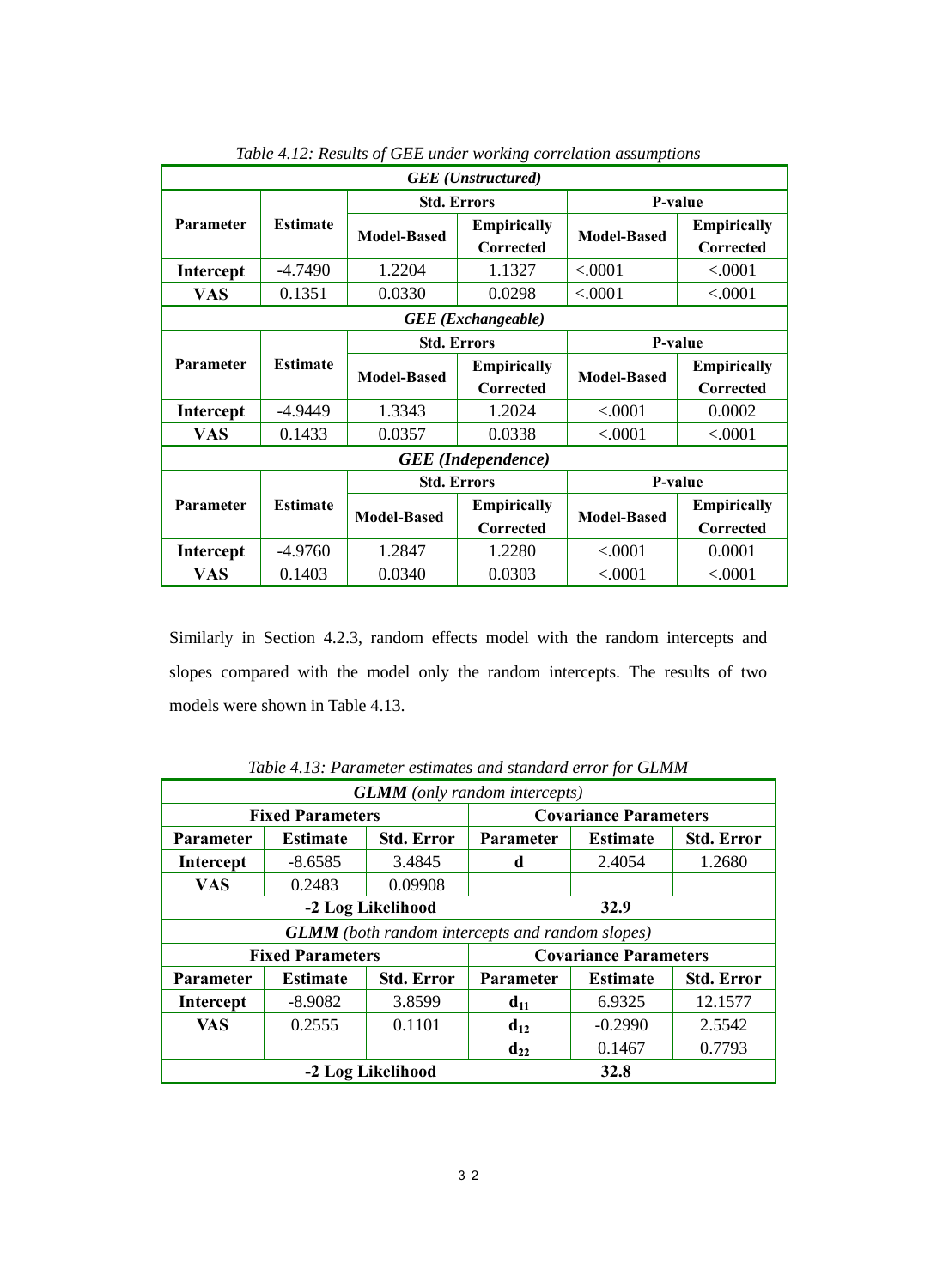According to mixture chi-square  $\chi^2_{1:2}$  distributions, it led to a non-significant result (p-value=0.8515). This implied that only the random intercept was important in reflecting between-subject variability. Furthermore, the probability of 'highly pain' strongly related to the score of VAS after took VAS, FA, and SA into account.

The approximate measure of intra cluster-correlation was calculated to  $\rho = 0.4226$ . Moreover, comparing formulations between GEE and GLMM as follows:

$$
Logit(\pi_{ij})_{GEE} = -4.7490 + 0.1351 * VAS
$$
  

$$
Logit(\pi_{ij} | b_i)_{GLMM} = -8.6585 + 0.2483 * VAS + b_i
$$
.................(4.4)

Finally, The histogram of the EB estimates of random intercepts was shown in Figure 4.6, which also did not look like normality.



*Figure 4.6: Histogram of the EB estimates of random intercepts*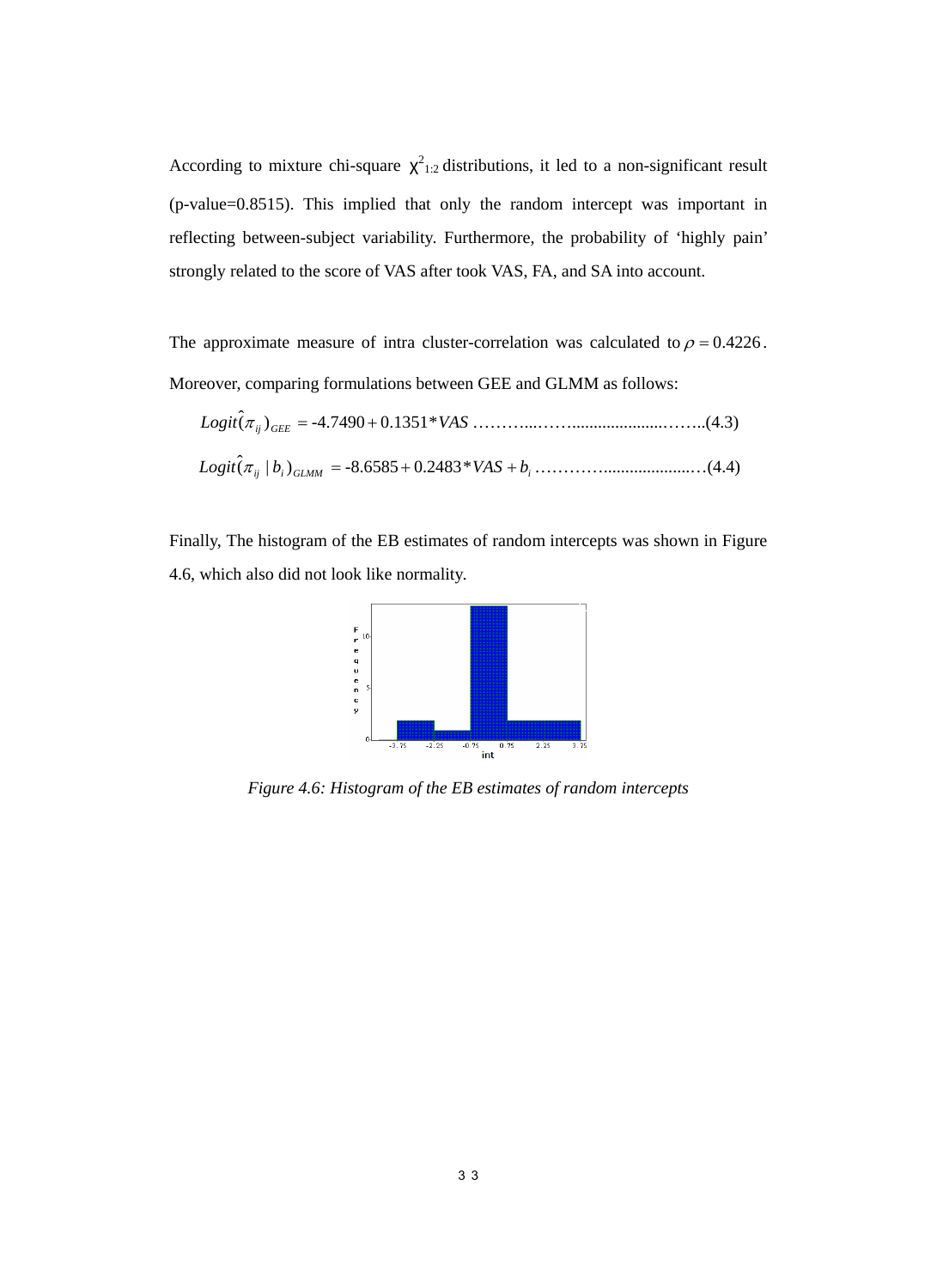## **Chapter 5 Discussion and Conclusion**

## **5.1 Discussion**

From the WHIPLASH dataset, the main objective was to investigate the prospective longitudinal development of NDI scores by some psychological changes and the basic information of patients after a whiplash trauma. In addition, the analysis which was interested in whether or not it was possible to categorize the NDI into two levels by mean instead of the complex categorization as Howard Vernon done in 1989 (Section 3.2).

Depends on the continue response NDI, fitting the linear mixed model explicitly in two models with different covariates components. The results of these two models obtained different mean structures.

*(PART 1)* Firstly, only considered covariates of TSK, STAIS, STAIT, Age and Gender, the mean structure included significant effects of TSK, STAI-S, STAI-T, as well as linear time effect with them, also a significant different evolutions for gender over time. And then in the random effects, through the likelihood ratio test, all the random intercepts, the random linear time effects and the random quadratic time effects should be retained. And unstructured covariance structure was confirmed. Finally, under the three residual covariance structures, the same results of –2log-likelihood (Restricted) was obtained, so that the simple covariance structure was adopted. Based on the final model, the variances and average evolutions of the predicted and the observed value were compared (Figure 4.2). Although a great overlap in average evolutions, it might be due to the small sample size. However, comparison of two variances evolutions was very deviation, which implied that the result of *PART 1* was not prefect and need an improvement.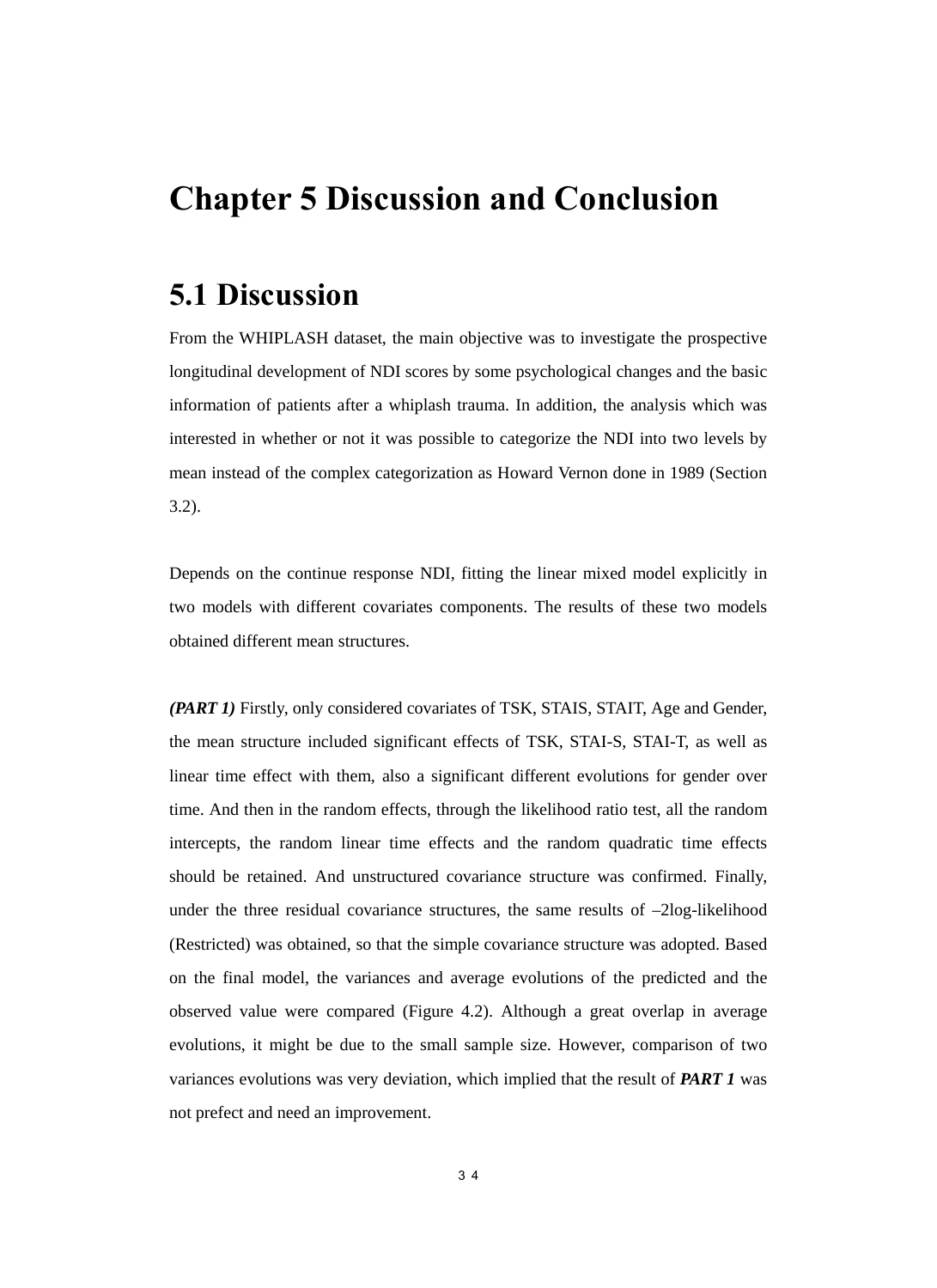*(PART 2)* Hence, secondly, took more information (VAS, FA and SA) into account, the mean structure further identified that all of them jointed in the model with important roles. It implied that the information from new actors could also reflect the response of NDI scores. In the random effect part, there were only the random intercepts and the random linear time effects. In addition, unstructured covariance structure and the Gaussian residual covariance structure were obtained. And then the comparison of the variances and average evolutions of the predicted and the observed value, not only the average evolutions were overlap, but also the variance of predicted was little smaller than the observed, and the trend of them might be superposition after 12 weeks. Hence, the second final model was accepted and it could fully interpret or reflect the continue response NDI.

On the other hand, the physicians were very interested in splitting the group of patients in two groups. In this analysis, the NDI value was categorized into two levels by mean (NDIc). The objective was to investigate whether it is possible to simplify and replace the continue response NDI.

*(PART 3)* By the binary response NDIc, firstly, also only consider covariates of TSK, STAIS, STAIT, Age and Gender. In GEE, under the unstructured working correlation assumption it indicated a significant and positive relationship with the probability of 'highly pain' on TSK, also a highly significant on time indicated that the probability of 'highly pain' was strongly related to the time elapsed after checked TSK score. However, due to the computational problems of SAS software, fitted ALR was not possible to carry out. In GLMM, the results also indicated that the probability of 'highly pain' strongly related to the time elapsed and the score of TSK the similar as GEE. Furthermore, it displayed that only the random intercept was important to reflect between-subjects variability.

*(PART 4)* Secondly, took VAS, FA, SA into account, the different GEE model was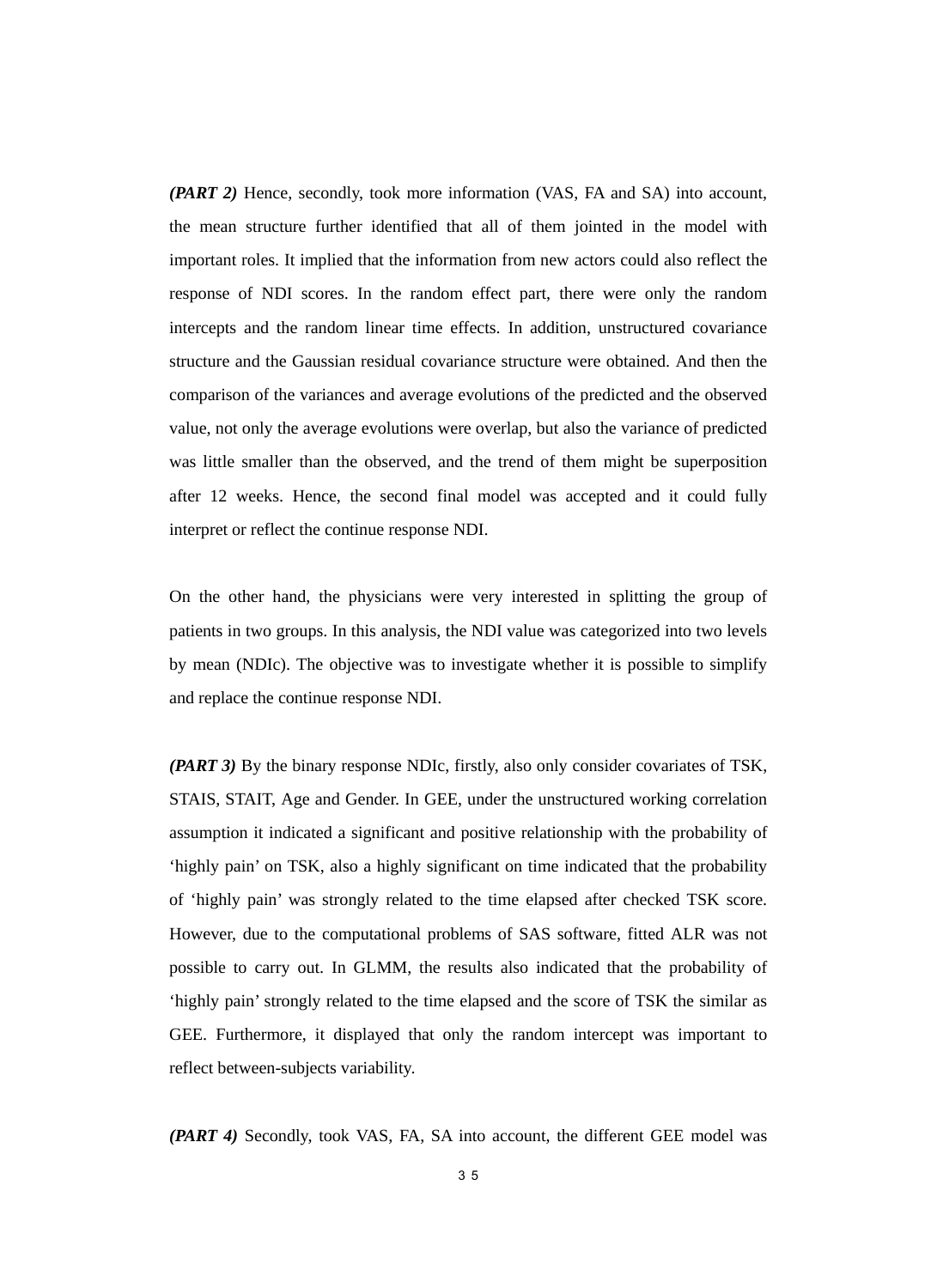obtained and only VAS was significant. In GLMM, the model included significant effects of VAS and random intercepts.

In Table 5.1, comparison of not only *PART 1* and *PART 3*, but also *PART 2* and *PART4*, the great difference was discovered. It implied that the model was no longer stable and sufficient after the response NDI categorized into two levels by mean. It caused that the model loss more information and did not reflect the NDI scores adequately so far.

| PART <sub>1</sub>                | PART <sub>3</sub> | PART <sub>2</sub>                | PART <sub>4</sub> |
|----------------------------------|-------------------|----------------------------------|-------------------|
| (Continues)                      | (Binary)          | (Continues)                      | (Binary)          |
| $\nabla$ TSK                     | $\nabla$ TSK      | $\nabla$ TSK                     | $\mathsf{T}$ SK   |
| $\nabla$ STAIS                   | $\Box$ STAIS      | $\triangledown$ STAIS            | $\Box$ STAIS      |
| $\overline{\triangledown}$ STAIT | $\Box$ STAIT      | $\overline{\triangledown}$ STAIT | $\Box$ STAIT      |
| $\nabla$ SEX                     | $\neg$ SEX        | $\nabla$ SEX                     | $\Box$ SEX        |
| $\Box$ AGE                       | $\Box$ AGE        | $\Box$ AGE                       | $\Box$ AGE        |
|                                  |                   | l⊽FA                             | $\Box$ FA         |
|                                  |                   | $\nabla SA$                      | $\square$ sa      |
|                                  |                   | l⊽VAS                            | l⊽VAS             |

*Table 5.1: Psychological and basic information reflected the NDI in different PARTs* 

## **5.2 Conclusion**

On the one hand, not only the various psychological factors such as TSK, STAIS, STAIT, but also VAS and the physical and social activities and working status could reflect the longitudinal development of NDI value. On the other hand, when the response was categorized into two levels by mean, the results could not correctly reflect the NDI value i.e. the binary NDIc could not replace the NDI scores. Furthermore, the further analysis will be carried out when the dataset was extended and recorded the information at more time points.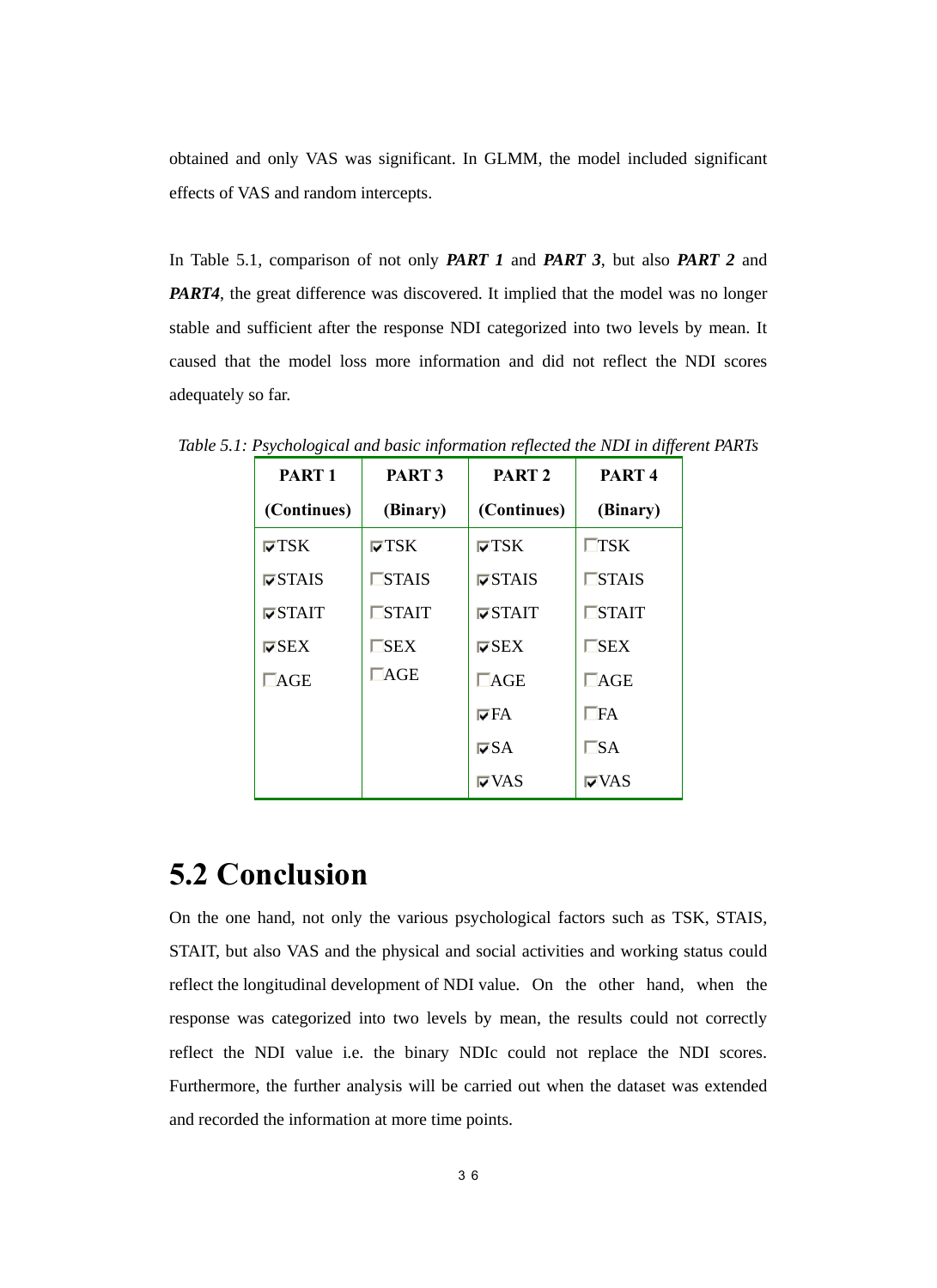# **Appendix**

*Appendix Table A* 

| <b>Effect</b>                   | Parameter            | <b>Estimate (s.e)</b> | P-value |
|---------------------------------|----------------------|-----------------------|---------|
| <b>AGE</b> effect               | $\beta_1$            | $-0.4089(0.8771)$     | 0.6460  |
| <b>TSK</b>                      | $\beta_2$            | $-1.2706(1.0593)$     | 0.2435  |
| <b>STAIS</b>                    | $\beta_3$            | 1.6276(0.7281)        | 0.0359  |
| <b>STAIT</b>                    | $\beta_4$            | $-3.2556(1.0415)$     | 0.0046  |
| <b>Intercepts:</b>              |                      |                       |         |
| Female                          | $\beta_5$            | 201.24 (55.5913)      | 0.0018  |
| Male                            | $\beta_6$            | 189.83 (53.1977)      | 0.0020  |
|                                 |                      |                       |         |
| <b>AGE*time effect</b>          | $\beta$ <sub>7</sub> | 0.1315(0.8386)        | 0.8769  |
| TSK*time effect                 | $\beta_8$            | 0.8481(0.9603)        | 0.3859  |
| <b>STAI-S*time effect</b>       | $\beta$              | $-1.3055(0.6968)$     | 0.0731  |
| <b>STAI-T*time effect</b>       | $\beta_{10}$         | 3.3837 (0.9938)       | 0.0021  |
| Time effect:                    |                      |                       |         |
| Female                          | $\beta_{11}$         | $-164.61(48.1380)$    | 0.0026  |
| Male                            | $\beta_{12}$         | $-148.11(45.2239)$    | 0.0037  |
|                                 |                      |                       |         |
| AGE*time <sup>2</sup> effect    | $\beta_{13}$         | $-0.00688(0.1796)$    | 0.9698  |
| TSK*time <sup>2</sup> effect    | $\beta_{14}$         | $-0.08675(0.2075)$    | 0.6795  |
| STAI-S*time <sup>2</sup> effect | $\beta_{15}$         | 0.2315(0.1468)        | 0.1283  |
| STAI-T*time <sup>2</sup> effect | $\beta_{16}$         | $-0.7011(0.2171)$     | 0.0034  |
| Time <sup>2</sup> effects:      |                      |                       |         |
| Female                          | $\beta_{17}$         | 31.3792 (9.9111)      | 0.0046  |
| Male                            | $\beta_{18}$         | 27.3053 (9.2231)      | 0.0075  |
| Covariance of $b_i$ – subject:  |                      |                       |         |
| $Var(b_{1i})$ -Patient          | $d_{11}$             | 570.81                |         |
| $Var(b_{2i})$ -Patient          | $d_{22}$             | 473.88                |         |
| $Var(b_{3i})$ -Patient          | $d_{33}$             | 19.1777               |         |
| $Cov(b_{1i}, b_{2i})$ -Patient  | $d_{12}=d_{21}$      | $-427.95$             |         |
| $Cov(b_{1i}, b_{3i})$ -Patient  | $d_{13} = d_{31}$    | 79.9407               |         |
| $Cov(b_{2i}, b_{3i})$ -Patient  | $d_{23} = d_{32}$    | $-94.4209$            |         |
| <b>Residual variance:</b>       |                      |                       |         |
| $Var(\epsilon_{ii})$            | $\sigma^2$           | 4.2595                |         |
|                                 |                      |                       |         |
| -2Log-likelihood                |                      | 415.1                 |         |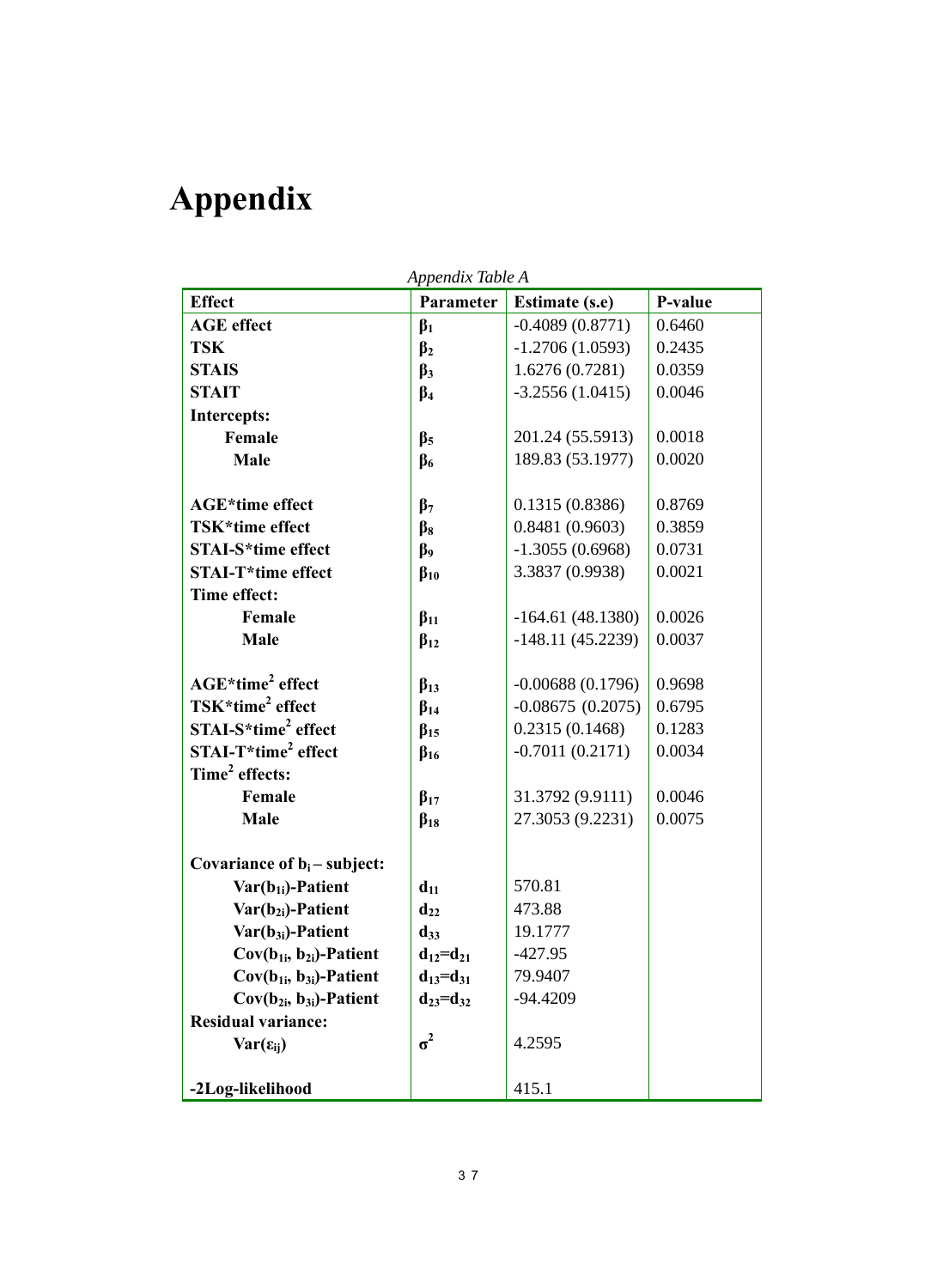| Appendix Table B                    |                 |                       |           |
|-------------------------------------|-----------------|-----------------------|-----------|
| <b>Effect</b>                       | Parameter       | <b>Estimate (s.e)</b> |           |
| <b>TSK</b>                          | $\beta_2$       | 0.2730                | (0.3809)  |
| <b>STAIS</b>                        | $\beta_3$       | 0.7197                | (0.2512)  |
| <b>STAIT</b>                        | $\beta_4$       | $-1.3096$             | (0.3716)  |
| <b>VAS</b>                          | $\beta_5$       | 0.3179                | (0.08025) |
| Intercepts:<br>Female               | $\beta_6$       | 65.4569               | (26.4475) |
| Male                                | $\beta_7$       | 38.8106               | (27.1057) |
| FA1                                 | $\beta_8$       | 43.1029               | (23.6103) |
| FA2                                 | $\beta$         | $-3.8037$             | (27.9001) |
| FA3                                 | $\beta_{10}$    | 19.4296               | (24.4758) |
| FA4                                 | $\beta_{11}$    | 38.8106               | (27.1057) |
| SA1                                 | $\beta_{12}$    | 66.5338               | (27.9263) |
| SA <sub>2</sub>                     | $\beta_{13}$    | 45.2227               | (27.4237) |
| SA <sub>3</sub>                     | $\beta_{14}$    | 51.4365               | (27.2002) |
| SA4                                 | $\beta_{15}$    | 38.8106               | (27.1057) |
| TSK*time effect                     | $\beta_{17}$    | $-0.06873$            | (0.1644)  |
| <b>STAI-S*time effect</b>           | $\beta_{18}$    | $-0.2482$             | (0.1228)  |
| <b>STAI-T*time effect</b>           | $\beta_{19}$    | 0.4568                | (0.1779)  |
| Time effect:<br>Female              | $\beta_{21}$    | $-45.6638$            | (17.7271) |
| Male                                | $\beta_{22}$    | $-17.7109$            | (17.6705) |
| FA1                                 | $\beta_{23}$    | $-39.5415$            | (15.3133) |
| FA2                                 | $\beta_{24}$    | 18.1211               | (22.3161) |
| FA3                                 | $\beta_{25}$    | $-10.3429$            | (15.9199) |
| FA4                                 | $\beta_{26}$    | $-9.4250$             | (7.1891)  |
| Time <sup>2</sup> effects: Female   | $\beta_{36}$    | 8.3375                | (3.2838)  |
| Male                                | $\beta_{37}$    | 1.6572                | (3.0074)  |
| FA1                                 | $\beta_{38}$    | 9.4776                | (3.4082)  |
| FA <sub>2</sub>                     | $\beta_{39}$    | $-3.8445$             | (4.9026)  |
| FA3                                 | $\beta_{40}$    | 1.6572                | (3.0074)  |
| FA4                                 | $\beta_{41}$    | $-1.8850$             | (1.4378)  |
| Covariance of $b_i$ – subject:      |                 |                       |           |
| $Var(b_{1i})$ -Patient              | $d_{11}$        | 78.2562               |           |
| Var(b <sub>2i</sub> )-Patient       | $d_{22}$        | 8.5067                |           |
| $Cov(b_{1i}, b_{2i})$ -Patient      | $d_{12}=d_{21}$ | $-31.1842$            |           |
| <b>Measurement error variance:</b>  |                 |                       |           |
| $Var(\epsilon_{(1)ij})$             | $\sigma^2$      | 1.1038                |           |
| <b>Gaussian serial correlation:</b> | $\tau^2$        |                       |           |
| $Var(\epsilon_{(2)ij})$             |                 | 57.9011               |           |
| Rate of exponential decrease        | $1/\phi$        | 1.5907                |           |
| -2 Res Log Likelihood               |                 | 318.2                 |           |

*Appendix Table B*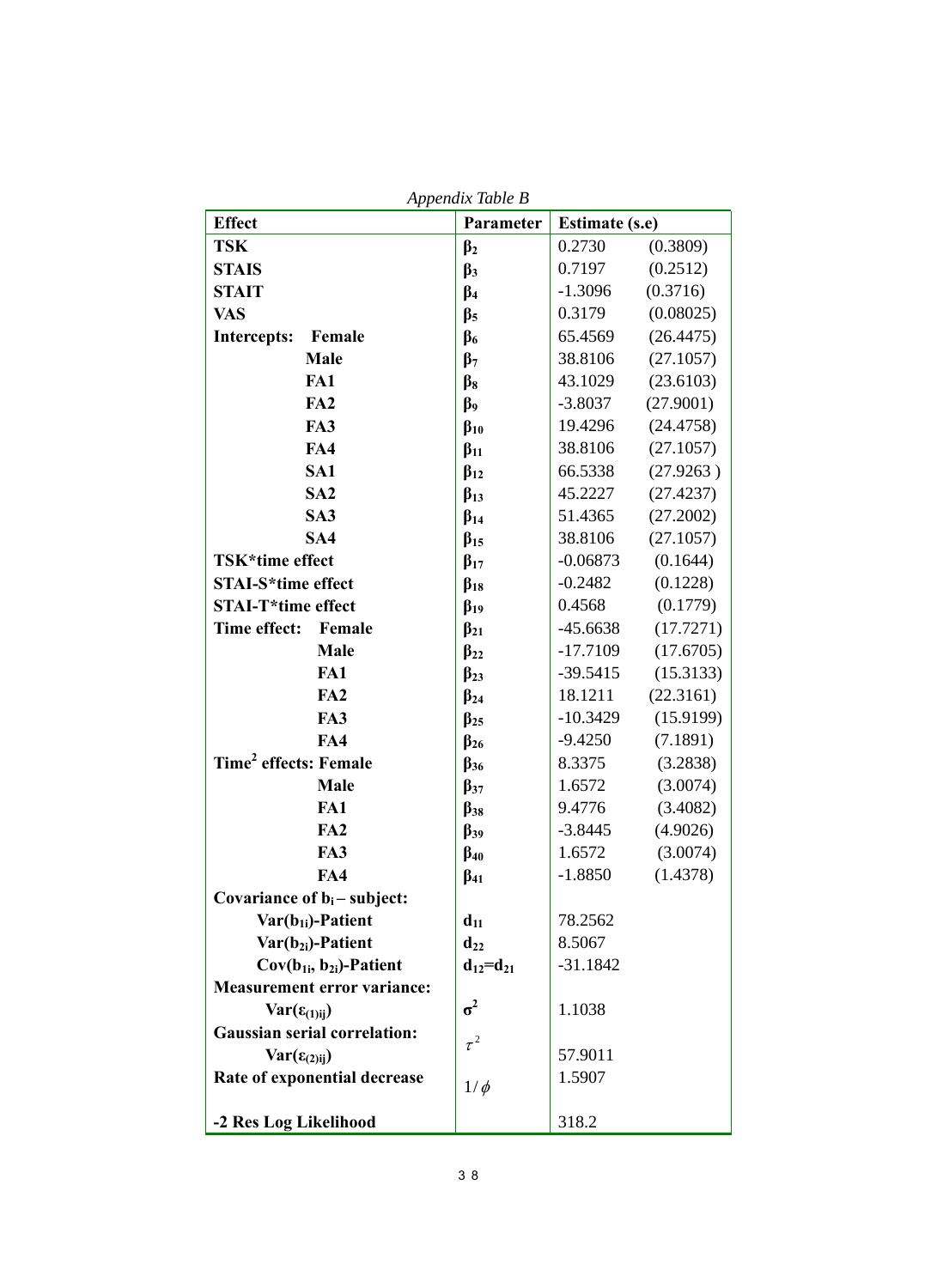# **Acknowledgement**

The author wishes to thank **Prof. Geert Molenberghs** for his supervising. Also thanks for supporting by Center of Statistics, University of Hasselt.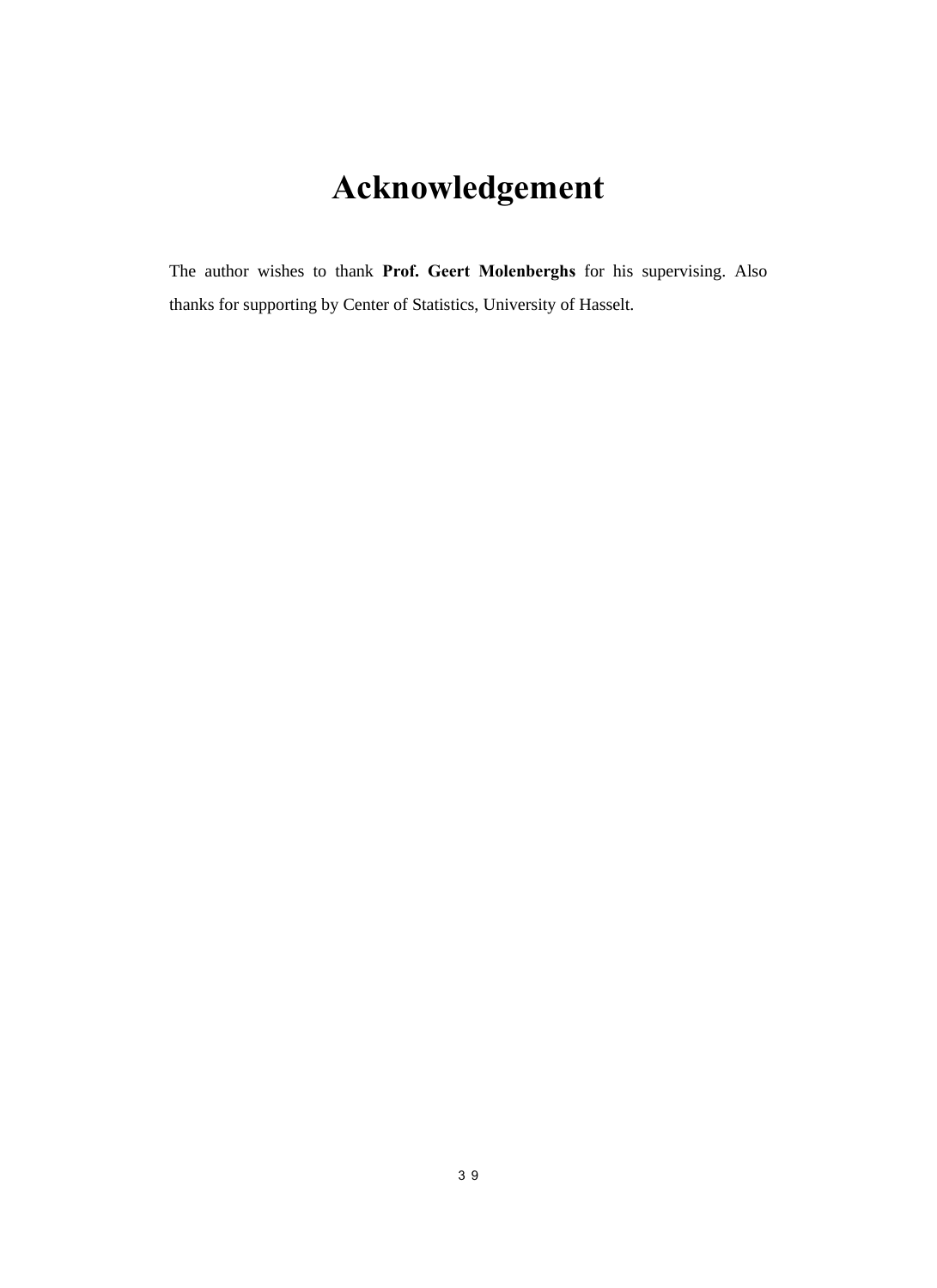# **References**

- (1) Verbeke. G and Molenberghs. G. Linear Mixed Models for Longitudinal Data. New York, Springer-Verlag 2000.
- (2) Verbeke. G and Molenberghs. G. Correlated and Multivariate data 2005-2006.
- (3) Verbeke. G and Molenberghs. G. Model for Discrete Longitudinal Data 2005.
- (4) Pinheiro, J. C. & D. M Bates. Mixed-Effects Models in SAS and S-PLUS 2000. New York: Springer.
- (5) Barnsley L, Lord S, Bogduk N. Clinical review. Whiplash injury. Pain 1994; 58:283–307
- (6) Goldberg D. Manual of the general health questionnaire. Windsor: NFER-Nelson; 1978.
- (7) Kori S, Miller R, Todd D. Kinesphobia: a new view of chronic pain behaviour. Pain Manage 1990:35–43.
- (8) Sterling M, Kenardy J, Jull G, Vicenzino B. The development of psychological changes following whiplash injury. Pain 2003c;106:481–9.
- (9) Vernon H. The neck disability index: patient assessment and outcome monitoring in whiplash. J Musculoskelet Pain 1996;4:95–104.
- (10)Vernon H, Mior S. The Neck Disability Index: a study of reliability and validity. J Manipulative Physiol Ther 1991;14:409–15.